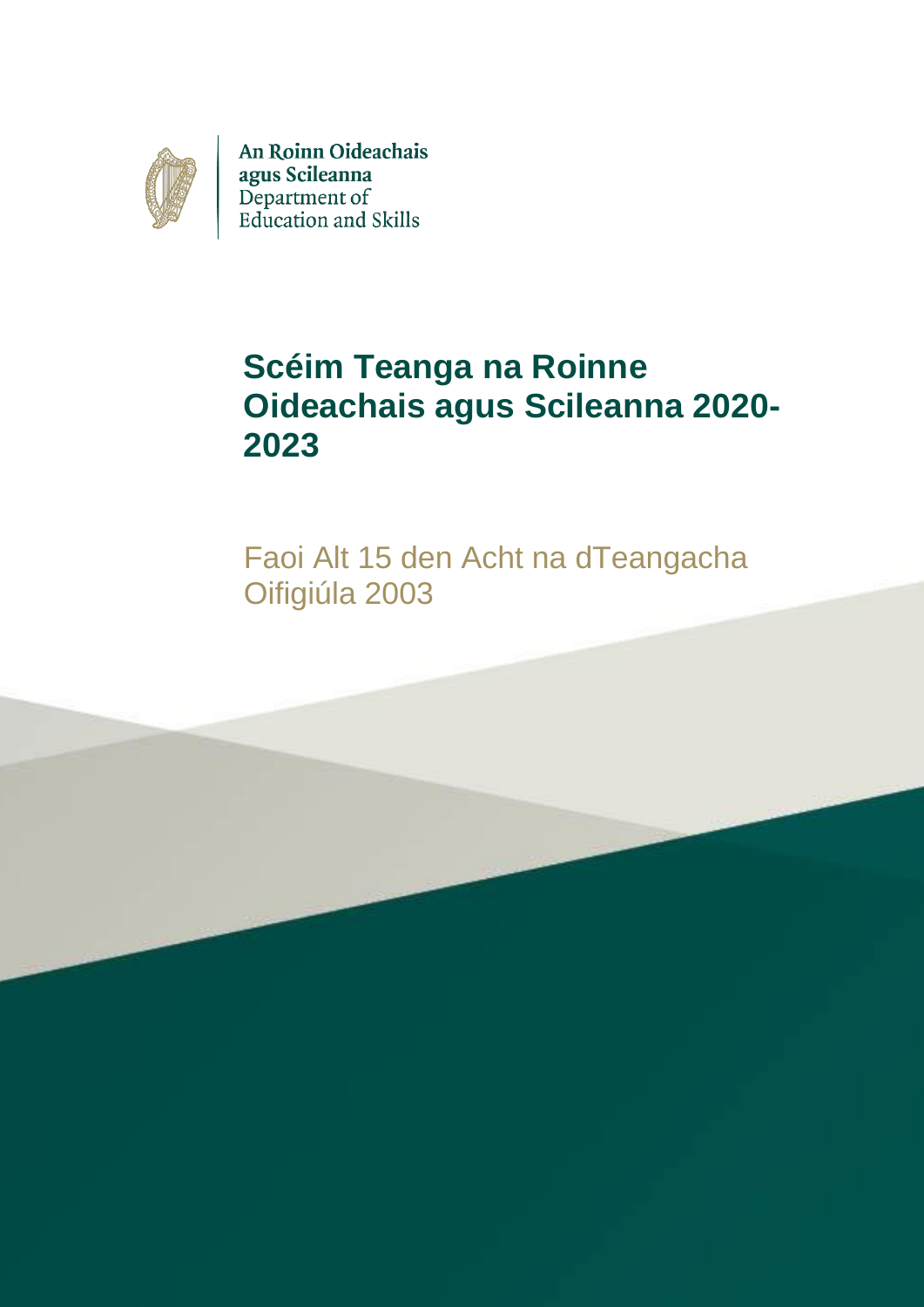# **Clár Ábhar**

| 1.          |      |                                                                                |  |
|-------------|------|--------------------------------------------------------------------------------|--|
| 2.          |      |                                                                                |  |
| 3.          |      |                                                                                |  |
| 4.          |      |                                                                                |  |
|             |      | Caibidil 2: Forbhreathnú ar an Roinn Oideachais agus Scileanna  7              |  |
| 1.          |      |                                                                                |  |
| 2.          |      |                                                                                |  |
| 3.          |      |                                                                                |  |
|             |      | Caibidil 3: Achoimre ar na seirbhísí Gaeilge agus na feabhsúcháin              |  |
|             |      |                                                                                |  |
| 1.          |      |                                                                                |  |
| 2.          |      |                                                                                |  |
| 3.          |      |                                                                                |  |
| 4.          |      |                                                                                |  |
| 5.          |      |                                                                                |  |
|             | 5.1  | Cumarsáid i scríbhinn nó ó bhéal leis an bpobal agus le scoileanna  10         |  |
|             | 5.2  | Seirbhísí Párolla don Fhoireann Teagaisc agus don Fhoireann Neamhtheagaisc  11 |  |
|             | 5.3  | Comhfhreagras, logainmneacha agus oibleagáidí comhlíonta eile  11              |  |
| 6.          |      |                                                                                |  |
|             | 6.1  |                                                                                |  |
|             | 6.2  |                                                                                |  |
| $7_{\cdot}$ |      |                                                                                |  |
|             | 7.1  |                                                                                |  |
|             | 7.2  |                                                                                |  |
|             | 7.3  |                                                                                |  |
| 8.          |      |                                                                                |  |
|             | 8.1  |                                                                                |  |
|             | 8.2  |                                                                                |  |
|             | 8.3  |                                                                                |  |
|             | 8.4  |                                                                                |  |
|             | 8.5  | An Chigireacht agus feabhas eile ar an soláthar seirbhísí Gaeilge  15          |  |
| 9.          |      |                                                                                |  |
|             | 9.1  |                                                                                |  |
|             | 9.2  |                                                                                |  |
| 10.         |      |                                                                                |  |
|             | 10.1 |                                                                                |  |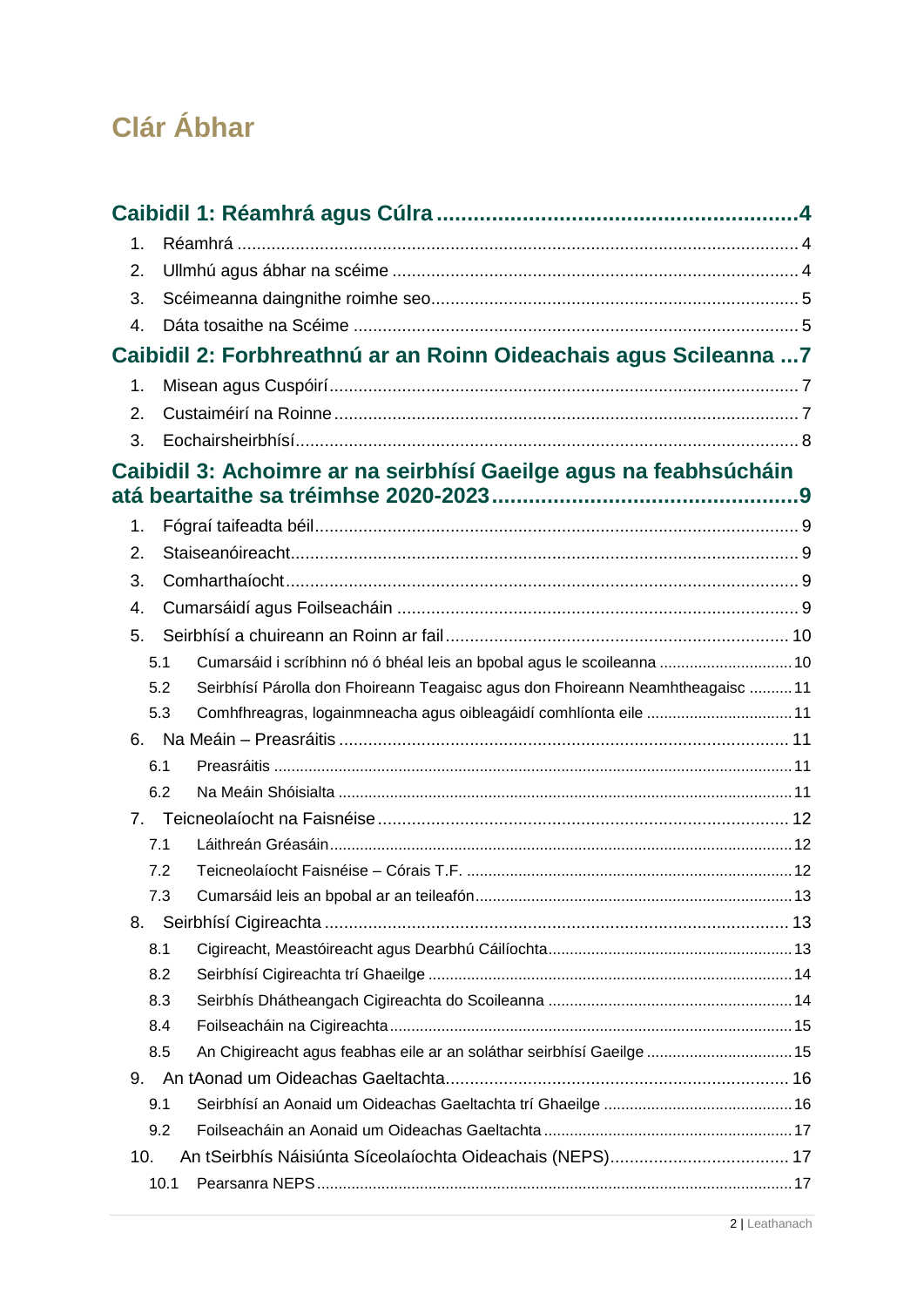|                                                          |  | 10.2 Foilseacháin NEPS - Treoirlínte, Pacáistí Acmhainne do Scoileanna, Múinteoirí agus   |  |  |  |  |
|----------------------------------------------------------|--|-------------------------------------------------------------------------------------------|--|--|--|--|
|                                                          |  | 10.3 Soláthar na Seirbhíse NEPS ag an leibhéal idir-rannach agus idirghníomhaireachta  18 |  |  |  |  |
| Caibidil 4: Feabhas a Chur ar Chumas Gaeilge na Roinne19 |  |                                                                                           |  |  |  |  |
|                                                          |  |                                                                                           |  |  |  |  |
|                                                          |  |                                                                                           |  |  |  |  |
|                                                          |  |                                                                                           |  |  |  |  |
|                                                          |  |                                                                                           |  |  |  |  |
|                                                          |  |                                                                                           |  |  |  |  |
|                                                          |  |                                                                                           |  |  |  |  |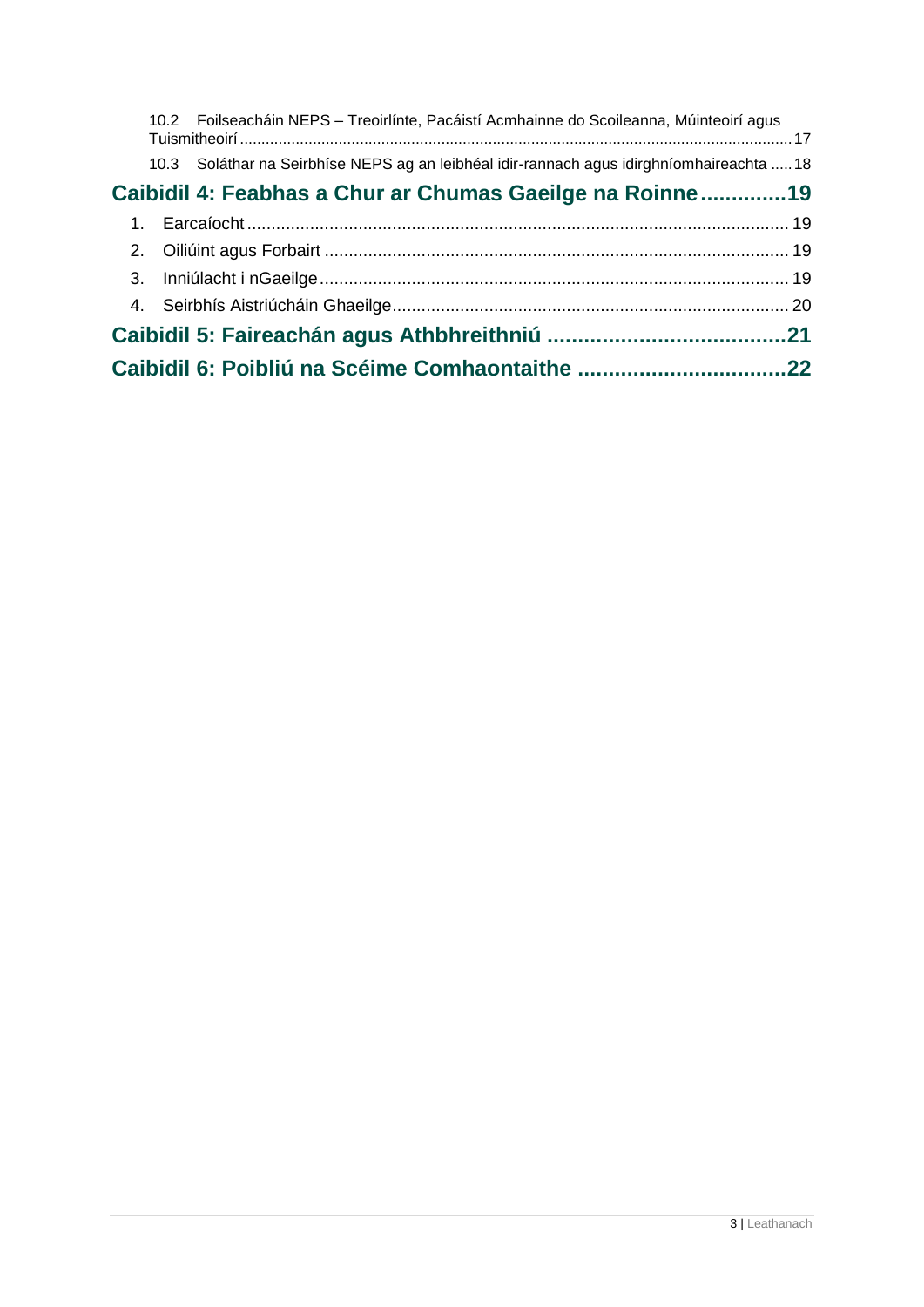## <span id="page-3-0"></span>**Caibidil 1: Réamhrá agus Cúlra**

## <span id="page-3-1"></span>**1. Réamhrá**

Foráiltear le hAcht na dTeangacha Oifigiúla 2003 ("an tAcht") go n-ullmhóidh comhlachtaí poiblí scéim teanga ina sonrófar na seirbhísí a sholáthróidh siad:

- inGaeilge,
- i mBéarla, agus
- inGaeilge agus i mBéarla araon

agus na bearta a dhéanfar chun seirbhísí Gaeilge a chur ar fáil.

De réir alt 14(3) den Acht, fanfaidh scéimeanna teanga i bhfeidhm ar feadh tréimhse 3 bliana nó go dtí go mbeidh scéim nua daingnithe ag an Aire Cultúir, Oidhreachta agus Gaeltachta.

## <span id="page-3-2"></span>**2. Ullmhú agus ábhar na scéime**

Ullmhaíodh scéim na Roinne i gcomhthéacs na [dTreoirlínte](https://www.chg.gov.ie/ga/gaeltacht/the-irish-language/official-languages-act-2003/guidelines-under-section-12-of-the-official-languages-act-2003/) a d'eisigh an Roinn Cultúir, Oidhreachta agus Gaeltachta, ar Treoirlínte iad a ullmhaíodh faoi alt 12 den Acht.

De bhreis air sin, seoladh próiseas comhairliúcháin le geallsealbhóirí ábhartha. D'fhoilsigh an Roinn fógra ar láithreán gréasáin Ghaeilge i mí an Mheithimh 2019, rud inar iarradh aighneachtaí. De bhreis ar an bhfógra sin, a foilsíodh de réir alt 12 den Acht, d'fhoilsigh an Roinn fógra ar a láithreán gréasáin freisin. Chuir na haighneachtaí a fuarthas bonn eolais faoin scéim seo. Tugtar aird inti freisin ar na tuairimí agus na moltaí a chuir baill foirne na Roinne in iúl le linn Líonra Acht na dTeangacha Oifigiúla, ar líonra ainmnithe roinne é, a fhorbairt.

Cloíonn an Roinn Oideachais agus Scileanna leis an bprionsabal gur cheart an soláthar seirbhísí Gaeilge a bheith bunaithe orthu seo:

- an leibhéal bunúsach éilimh ar sheirbhísí sonracha sa Ghaeilge,
- an tábhacht a bhaineann le cur chuige réamhghníomhach a ghlacadh i leith seirbhísí den sórt sin a sholáthar, de réir mar is gá, agus
- na hacmhainní, lena n-áirítear acmhainní daonna agus acmhainní airgeadais, agus an cumas atá ag an Roinn chun an inniúlacht riachtanach teanga a fhorbairt nó a rochtain.

Comhlánaítear leis an scéim seo na prionsabail um Sheirbhís Ardchaighdeáin do Chustaiméirí agus ár gCairt do Chustaiméirí. Ceapadh í chun a chinntiú gur ar bhonn céimnitheach tríd an scéim seo agus scéimeanna amach anseo a thabharfaí aghaidh iomlán ar na hoibleagáidí ábhartha uile atá ar an Roinn Oideachais agus Scileanna faoi Acht na dTeangacha Oifigiúla.

Forbraíodh an scéim seo laistigh de chomhthéacs beartais na Straitéise 20 Bliain don Ghaeilge 2010-2030. Tugtar aird inti ar an sainordú ar leith atá ag an Roinn maidir le tacú le húsáid na Gaeilge a leathnú agus a fhás sa chóras oideachais.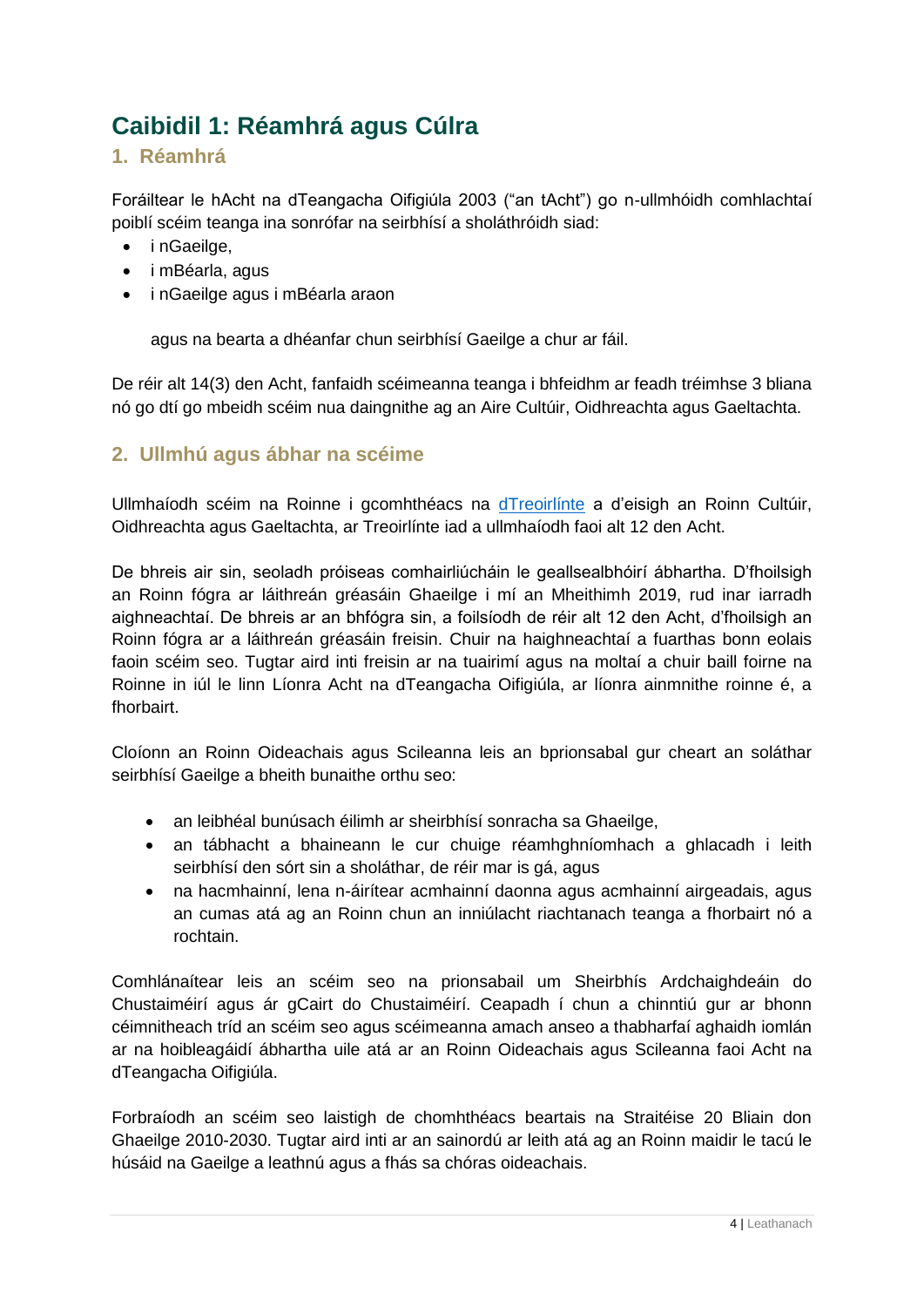Aithníonn an Roinn a thábhachtaí atá sé roinnt ball foirne a bheith aici atá líofa i nGaeilge agus atá in ann seirbhís a sholáthar trí Ghaeilge. Sa chomhthéacs sin, thug an tSeirbhís Náisiúnta Síceolaíochta Oideachais le fios go bhfuil riachtanas aici le Síceolaithe Oideachais dátheangacha i láithreacha réigiúnacha áirithe agus gur chuir sí oiliúint ar a cuid síceolaithe ina leith sin.

Leanann an Chigireacht le cigirí a cheapadh ar leibhéal an ghráid earcaíochta d'fhonn an soláthar seirbhíse trí Ghaeilge a fheabhsú. Mar chuid dá clár Forbartha Gairmiúla Leanúnaí, leanann an Chigireacht le cur leis an gcumas atá ag a baill foirne seirbhísí cigireachta a sholáthar trí Ghaeilge. Soláthraítear tumchúrsaí ar bhonn bliantúil i limistéar Gaeltachta. Áirítear cúrsaí teanga atá lonnaithe go lárnach leis an gclár Forbartha Gairmiúla Leanúnaí freisin. Dírítear sna cúrsaí sin ar chruinneas agus líofacht a chothú i nGaeilge chun tacú le forbairt a dhéanamh ar an inniúlacht atá ag cigirí chun cigireachtaí a sheoladh trí Ghaeilge.

## <span id="page-4-0"></span>**3. Scéimeanna daingnithe roimhe seo**

Maidir leis na gealltanais a tugadh sna trí scéim roimhe seo ón Roinn go bhfeabhsófaí leibhéal na seirbhísí a sholáthraíonn sí trí Ghaeilge, d'éirigh linn iad a chomhlíonadh. Ba é a bhí i Scéim Teanga na Roinne don tréimhse 2016 - 2019 ná raon gealltanas a bhain le leibhéal inghlactha seirbhíse a sholáthar trí Ghaeilge. Ceanglaítear in Acht na dTeangacha Oifigiúla gur i nGaeilge agus i mBéarla araon a chuirfidh Ranna Rialtais in iúl doiciméid ina leagtar amach tograí beartais phoiblí, tuarascálacha bliantúla, ráitis straitéise agus nithe a meastar go bhfuil tábhacht mhór phoiblí ag baint leo. Is é sin an cleachtas reatha a leantar sa Roinn. Leantar le huimhir theileafóin thiomnaithe a oibriú le haghaidh ceisteanna i nGaeilge. Tá an uimhir sin ar an gcéad phointe teagmhála Gaeilge do Ghaeilgeoirí.

- Soláthraíonn Aonad Oiliúna agus Forbartha Foirne na Roinne oiliúint chuí i nGaeilge do gach ball foirne ionas gur féidir leo freastal ar riachtanais ghnó tosaíochta.
- Leantar le Seirbhís Aistriúcháin Ghaeilge na Roinne le hoibriú chun a chinntiú go mbíonn aistriúcháin ó Bhéarla go Gaeilge agus ó Ghaeilge go Béarla ar fáil ar bhealach tráthúil, de réir caighdeán sonraithe agus ag ráta comhaontaithe.
- Le linn na bliana 2018, ba trí Ghaeilge a thug an Chigireacht cuairteanna tacaíochta féinmheastóireachta scoile ar thuairim is ceithre chúigiú de scoileanna Gaeltachta nó Gaelscoileanna ar leibhéal na bunscoile agus ar bheagnach gach Gaelscoil Gaeltachta ar leibhéal na hiar-bhunscoile. Chuir an Chigireacht cigireachtaí i gcrích i mbeagnach aon trian de bhunscoileanna Gaeltachta nó lán-Ghaeilge agus i níos mó ná leath de na hiar-bhunscoileanna Gaeltachta nó lán-Ghaeilge.

Díríodh mar ábhar tosaíochta sna scéimeanna roimhe seo ar a chinntiú go soláthródh an Roinn seirbhís mhaith sa dá theanga oifigiúla don phobal i gcoitinne thar thréimhse na scéimeanna, agus aird á tabhairt ar na prionsabail um sheirbhís ardchaighdeáin do chustaiméirí agus i gcomhthéacs na n-acmhainní atá ar fáil.

## <span id="page-4-1"></span>**4. Dáta tosaithe na Scéime**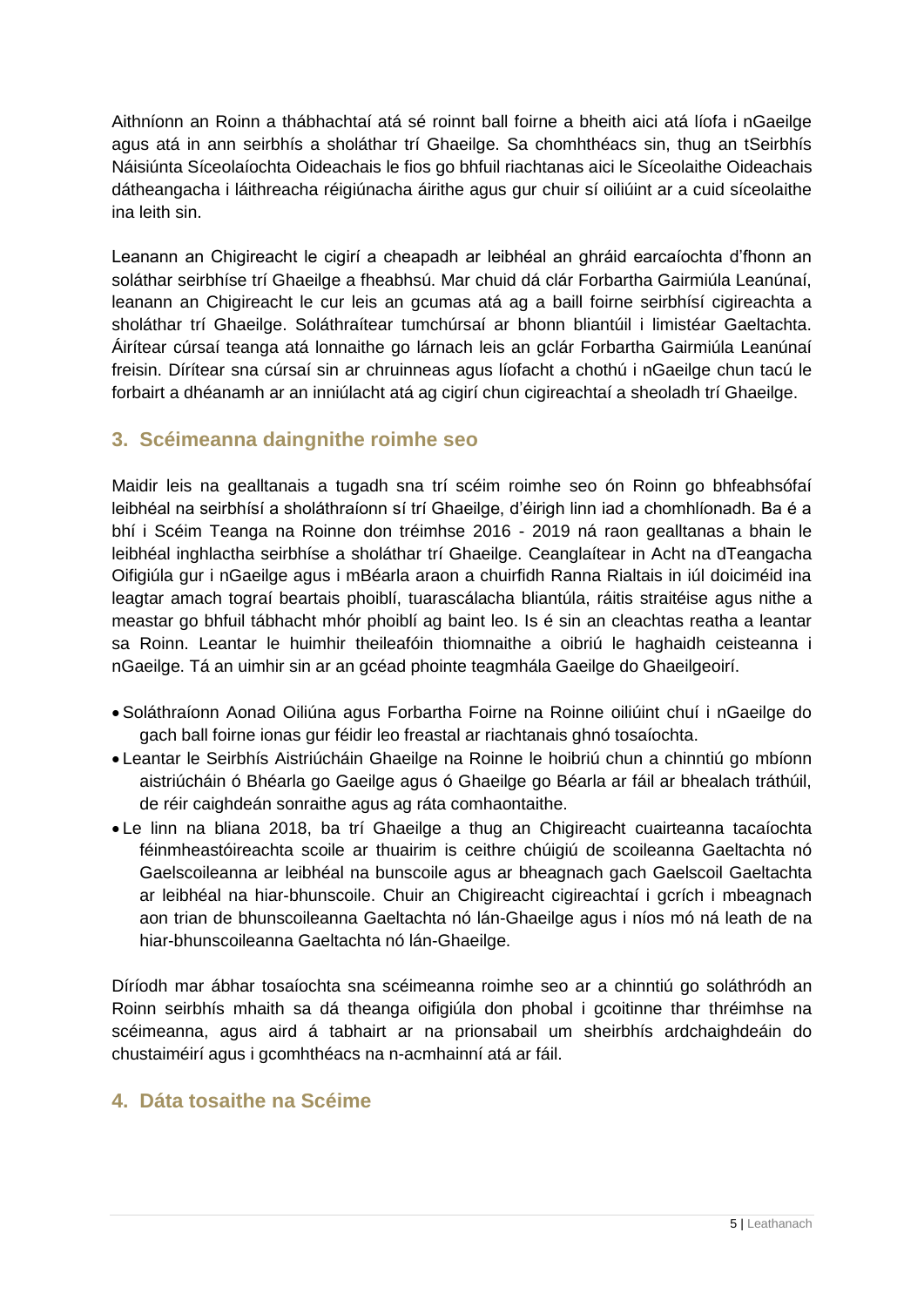Dhaingnigh an tAire Cultúir, Oidhreachta agus Gaeltachta an ceathrú scéim seo.Beidh éifeacht léi ón 1ú Feabhra 2020 agus fanfaidh sí i bhfeidhm ar feadh tréimhse 3 bliana nó go dtí go mbeidh scéim nua daingnithe, cibé acu is déanaí.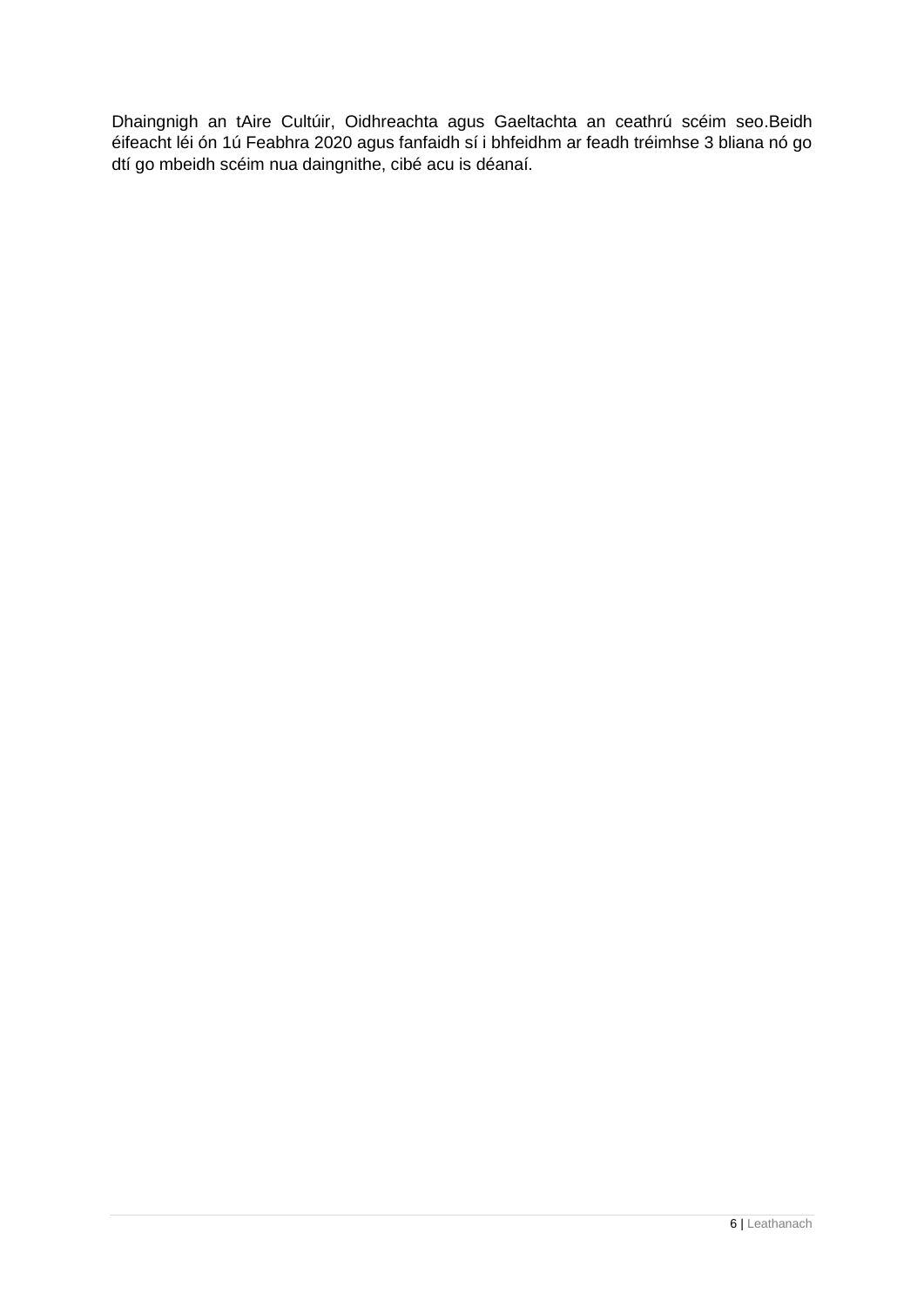## <span id="page-6-0"></span>**Caibidil 2: Forbhreathnú ar an Roinn Oideachais agus Scileanna**

## <span id="page-6-1"></span>**1. Misean agus Cuspóirí**

Is é is misean na Roinne Oideachais agus Scileanna a chumasú d'fhoghlaimeoirí :

- a lánacmhainneacht a bhaint amach, agus
- rannchuidiú le forbairt gheilleagrach, shóisialta agus chultúrtha na hÉireann.

D'fhonn an cuspóir seo a bhaint amach, tugann an Roinn faoi na spriocanna ardleibhéil seo:

- Sprioc 1: Cuirfimid cruth ar chóras oideachais agus oiliúna freagrach a shásaíonn riachtanais agus a ardaíonn ardaidhmeanna gach foghlaimeora.
- Sprioc 2: Cuirfimid ar aghaidh dul chun cinn foghlaimeoirí atá i mbaol míbhuntáiste oideachais agus foghlaimeoirí a bhfuil riachtanais speisialta oideachais acu d'fhonn tacú leo a gcumas a bhaint amach.
- Sprioc 3: Tabharfaimid na scileanna agus an tacaíocht riachtanach do sholáthraithe oideachais agus oiliúna chun taithí foghlama d'ardchaighdeáin a chur ar fáil.
- Sprioc 4: Treiseoimid na caidrimh idir oideachas agus an pobal i gcoitinne, an sochaí agus an geilleagar
- Sprioc 5: Treoróimid seachadadh treo straitéiseach agus córas tacúil i gcomhpháirt le príomh-gheallsealbhóirí san oideachas agus oiliúint.

## <span id="page-6-2"></span>**2. Custaiméirí na Roinne**

Tá an Roinn tiomanta do sheirbhísí d'ardchaighdeáin atá i gcomhréir leis na gealltanais seirbhíse ina Cairt do Chustaiméir agus ina Plean Gníomhaíochta Seirbhís Chustaiméir a sholáthar do gach custaiméir. Tá rochtain ar an dá dhoiciméad seo ag [www.education.ie.](https://www.education.ie/ga/)

Cuimsíonn Cairt do Chustaiméir agus Plean Gníomhaíochta na Roinne na gealltanais seo a leanas maidir le soláthar seirbhísí Gaeilge.

- Tabharfaimid freagra i nGaeilge d'aon chomhfhreagras a fhaightear i nGaeilge.
- Tabharfaimid freagra i nGaeilge do ghlaoiteoirí ar mian leo Gaeilge a labhairt, más féidir, nó déanfaimid tairiscint go nglaofaidh ball foirne ar féidir leo plé le ceisteanna i nGaeilge ar ais laistigh de **1 lá oibre**.
- Cinnteoimid gur féidir leat do ghnó a dhéanamh i nGaeilge, más mian leat sin.
- Foilseoimid foilseacháin chorparáideacha i nGaeilge agus i mBéarla.
- Cinnteoimid go soláthrófar seirbhísí de réir Acht na dTeangacha Oifigiúla agus ár Scéimeanna Gaeilge.
- Leanfar le feidhmiú an Líne Ghaeilge (01) 889 6780.
- Tabharfar faisnéis don fhoireann faoi riachtanais Acht na dTeangacha Oifigiúla 2003 agus faoina ndualgais faoi Scéim Ghaeilge na Roinne.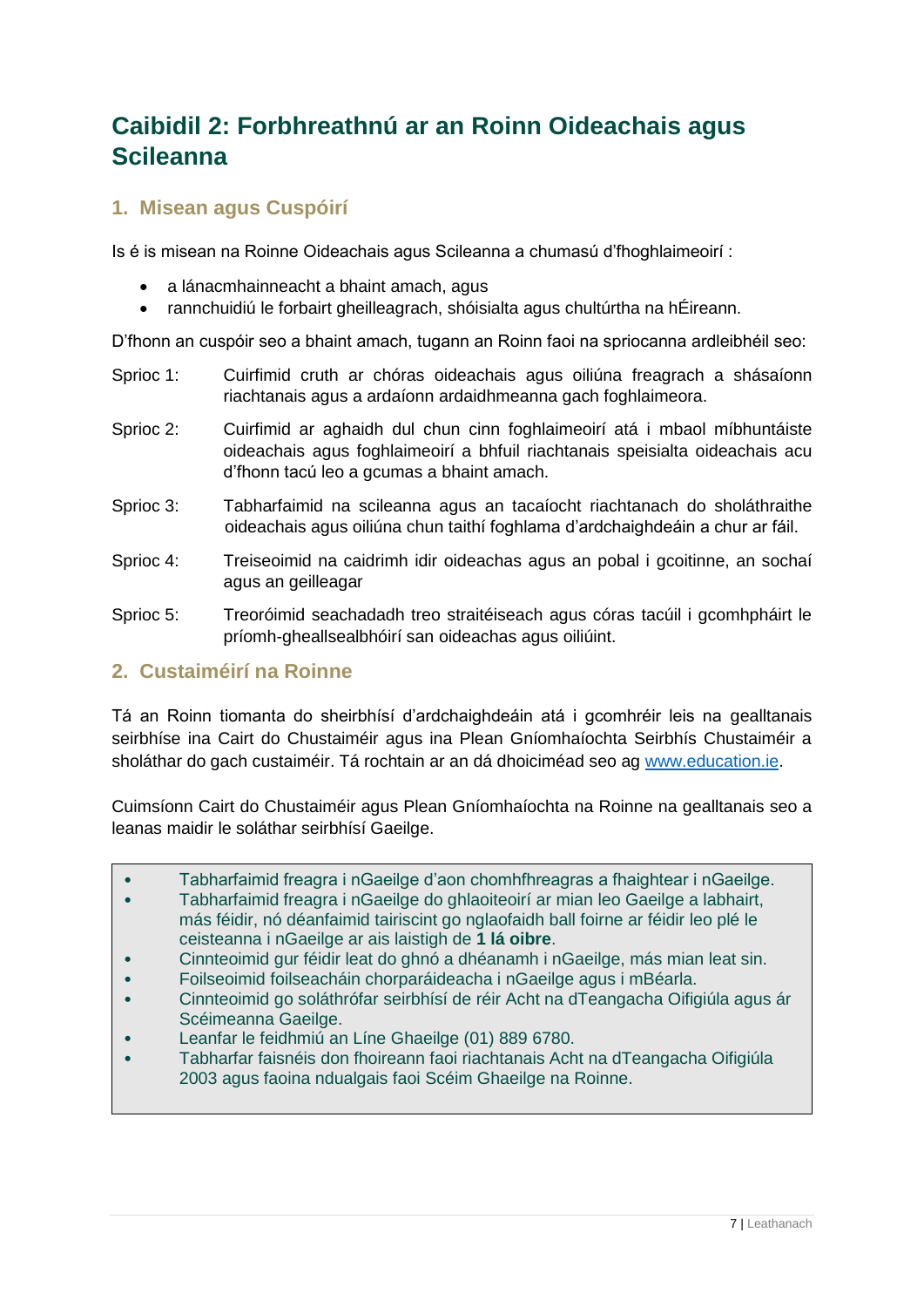Is iad scoileanna sna hearnálacha bunscoile agus na hiar-bhunscoile na grúpaí custaiméirí is mó a éilíonn seirbhísí Ghaeilge ar an Roinn, agus go háirithe scoileanna ina ndéantar an teagasc a sholáthar trí Ghaeilge.

## <span id="page-7-0"></span>**3. Eochairsheirbhísí**

Tá príomhoifigí na Roinne lonnaithe i mBaile Áth Luain, i dTulach Mhór agus i mBaile Átha Cliath. Tá príomh-uimhreacha teileafóin agus mionsonraí eile teagmhála na Roinne ar fáil ar láithreán gréasáin na Roinne [www.education.ie.](https://www.education.ie/ga/) Cuireann an Roinn réimse seirbhísí ar fáil do scoileanna, do mhúinteoirí, d'fhoghlaimeoirí agus don phobal i gcoitinne. Tá mionsonraí faoi ghníomhaíochtaí gach limistéir feidhme agus gach aonad den Roinn ar láithreán gréasáin na Roinne ag [www.education.ie](https://www.education.ie/ga/) agus i Scéim Fhoilsithe na Roinne arna dhéanamh de bhun fhorálacha an Achta um Shaoráil Faisnéise 2014, atá ar fáil ar láithreán gréasáin na Roinn ag an nasc seo a leanas [www.education.ie.](https://www.education.ie/ga/)

Tá mionsonraí maidir le seirbhísí do chustaiméirí ar fáil i bPlean Gníomhaíochta na Roinne maidir le Seirbhísí do Chustaiméirí. Tabharfaidh na gníomhaíochtaí atá beartaithe i bPlean Gníomhaíochta na Roinne maidir le Seirbhísí do Chustaiméirí agus ina Cairt do Chustaiméirí tacaíocht do chur i bhfeidhm feabhsaithe na seirbhíse teanga atá beartaithe sa Scéim seo.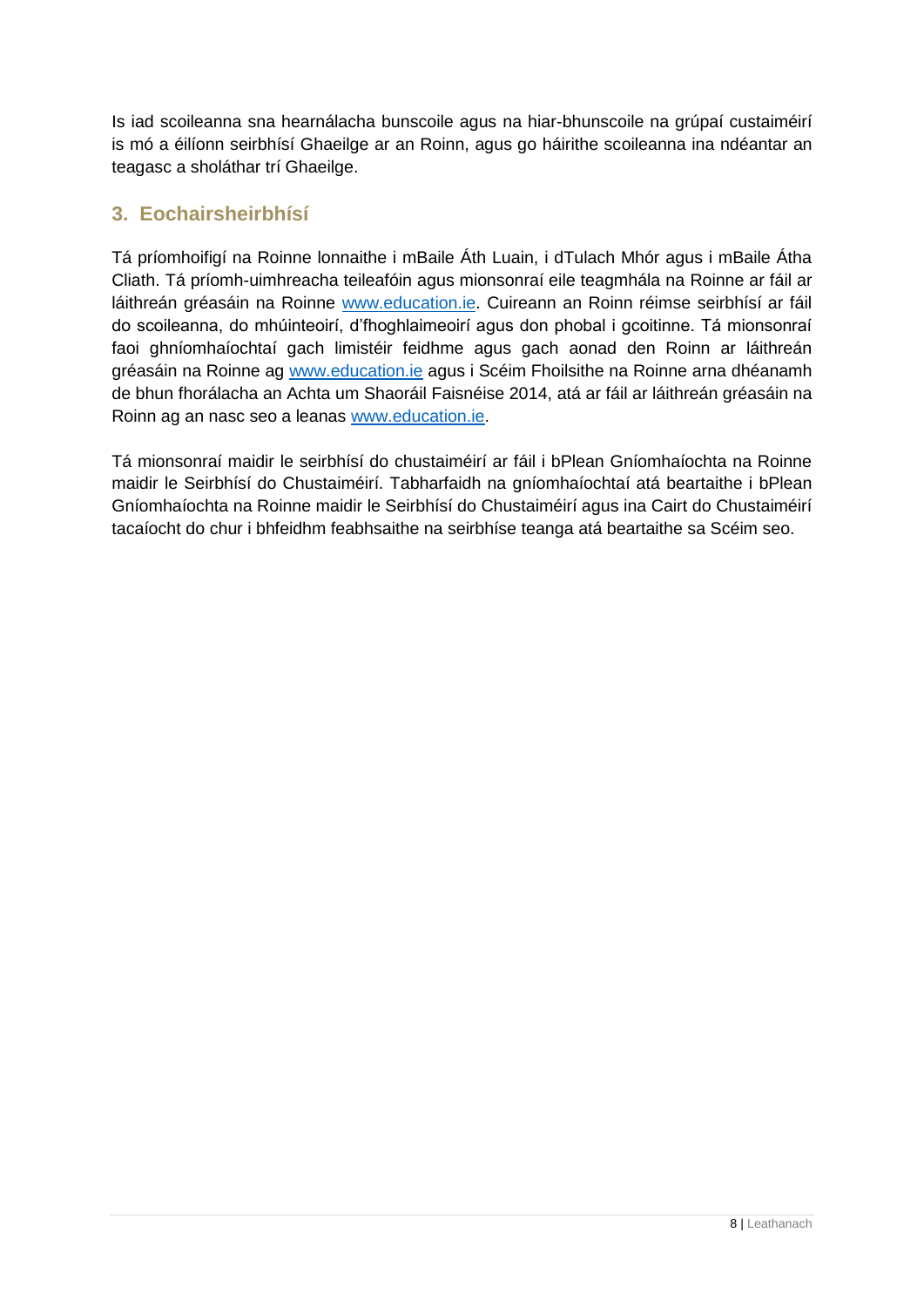## <span id="page-8-0"></span>**Caibidil 3: Achoimre ar na seirbhísí Gaeilge agus na feabhsúcháin atá beartaithe sa tréimhse 2020-2023**

Tá an Roinn tiomanta do na seirbhísí is fearr is féidir a sholáthar sa dá theanga oifigiúla dá custaiméirí. Leagtar amach sa chaibidil seo na bearta agus na gníomhartha a dhéanfaidh an Roinn thar an gcéad trí bliana eile chun cur leis an dul chun cinn a rinneadh ar a seirbhísí dátheangacha a fhorbairt thar thréimhse na dtrí scéim roimhe seo agus chun an dul chun cinn sin a chomhdhlúthú.

De réir na rialacha a rinneadh de bhonn forálacha Alt 9(1) d'Acht na dTeangacha Oifigiúla 2003, leanfaidh an Roinn dá hoibleagáidí reachtúla a chomhlíonadh.

## <span id="page-8-1"></span>**1. Fógraí taifeadta béil**

Beidh na Fógraí taifeadta béil seo a leanas i nGaeilge nó dátheangach:

- (a) Fógraí taifeadta béil ar an teileafón nuair atá oifigí an chomhlachta phoiblí dúnta;
- (b) Fógraí taifeadta béil arna cruthú agus arna tarchur trí chóras teachtaireachta ríomhairithe nó trí chóras freagartha teileafóin ríomhairithe.

Baineann an fhoráil seo le fógraí 'taifeadta', seachas 'fógraí beo'.

## <span id="page-8-2"></span>**2. Staiseanóireacht**

Cuirtear ceannscríbhinní, lena n-áirítear páipéar litreacha, duillíní dea-mhéine, bileoga chumhdaigh facs, clúdaigh comhad agus fillteán eile, lipéid agus clúdaigh litreach, ar fáil i nGaeilge nó go dátheangach. Nuair a ghintear uathfhreagairt ar chuntas ríomhphoist roinnte, beidh an fhaisnéis sa bhuntásc i nGaeilge agus i mBéarla araon. Is go huathoibríoch i mBéarla agus i nGaeilge freisin a ghinfear séanadh ríomhphoist na Roinne.

## <span id="page-8-3"></span>**3. Comharthaíocht**

Is i nGaeilge nó dátheangach a bheidh an chomharthaíocht ar fad sa Roinn Oideachais agus Scileanna, de réir na rialachán (I.R. Uimh. 391/2008) a rinneadh de bhun fhorálacha alt 9(1) d'Acht na dTeangacha Oifigiúla 2003.

## <span id="page-8-4"></span>**4. Cumarsáidí agus Foilseacháin**

De réir forálacha alt 9(2) agus 9(3) d'Acht na dTeangacha Oifigiúla 2003,

- Nuair a dhéantar teagmháil leis an Roinn i scríbhinn nó le ríomhphost i gceann de na teangacha oifigiúla freagróimid sa teanga sin.
- Nuair a dhéanann an Roinn teagmháil leis an bpobal i gcoitinne i scríbhinn nó le ríomhphost nó le haicme den phobal i gcoitinne chun críche faisnéise a sholáthar don phobal nó don aicme, cinnteoidh an Roinn go mbeidh an teagmháil i nGaeilge, nó i mBéarla agus i nGaeilge.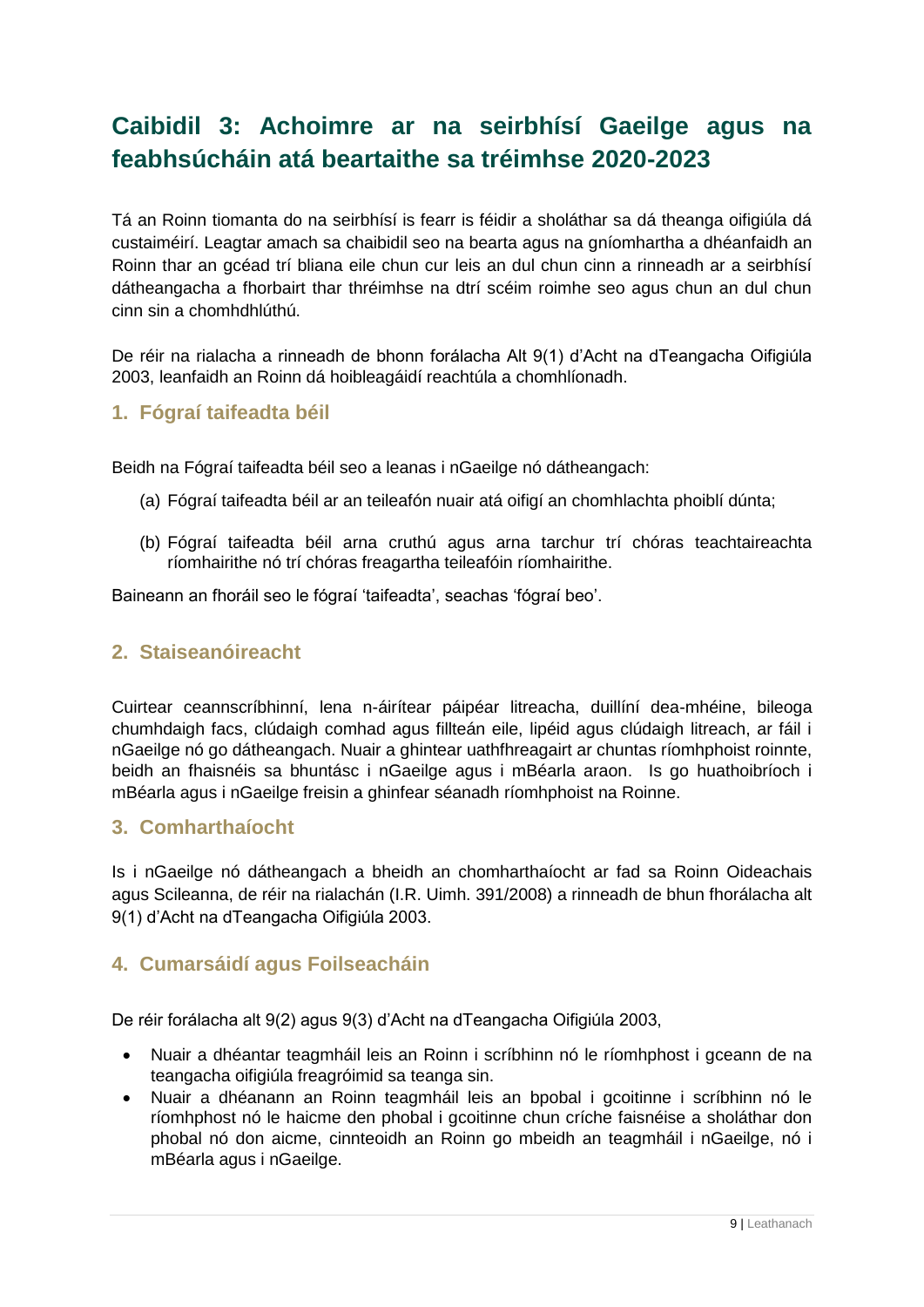De réir forálacha Alt 10 d'Acht na dTeangacha Oifigiúla 2003 foilsíonn an Roinn **ag an am céanna** i ngach ceann de na teangacha oifigiúla:

- (a) aon doiciméad a leagan amach tograí beartais phoiblí;
- (b) aon tuarascáil bliantúil;
- (c) aon chuntas iniúchta nó ráiteas airgeadais;
- (d) aon Ráiteas Straitéise is gá a ullmhú faoi Alt 5 den Acht um Bhainistíocht Seirbhís Phoiblí 1997.

I gcás ina bhforordaíonn an Rialtas - faoi fhorálacha Alt 10 d'Acht na dTeangacha Oifigiúla 2003 – aon doiciméad a mheastar go mbaineann tábhacht shuntasach don phobal leis, foilseoidh an tAire Oideachais agus Scileanna an doiciméad sin sa dá theanga oifigiúla ag an am céanna.

Cuireann an Roinn réimse fairsing seirbhísí ar fáil freisin, i nGaeilge agus i mBéarla araon, roinnt acu don phobal i gcoitinne – nó d'aicme den phobal i gcoitinne – agus do ghrúpaí eile chun tacú leis an gcóras oideachais go ginearálta.

## <span id="page-9-0"></span>**5. Seirbhísí a chuireann an Roinn ar fail**

## <span id="page-9-1"></span>**5.1 Cumarsáid i scríbhinn nó ó bhéal leis an bpobal agus le scoileanna**

Cuirfear na míreanna cumarsáide seo a leanas de chuid na Roinne ar fáil i mBéarla agus i nGaeilge araon:

- Ciorcláin do bhunscoileanna
- Gach ciorclán atá bainteach leis an gcuraclam do scoileanna
- Gach ciorclán seachtrach atá bainteach leis an bhfoireann do bhunscoileanna agus iar-bhunscoileanna
- Bileoga agus bróisiúir faisnéise do bhunscoileanna
- Doiciméid neamhtheicniúla a scaiptear ar bhunscoileanna
- Foirmeacha iarratais a bhaineann le seirbhísí riaracháin bhunscoile
- Foirmeacha iarratais do sheirbhísí párolla bunscoile agus iar-bhunscoile
- Foirmeacha iarratais do bhaill foirne teagaisc agus neamhtheagaisc ar leibhéal na bunscoile
- Gach foilseachán corparáideach e.g. Tuarascáil Bhliantúil, Ráiteas Straitéise
- Tuairiscí Cigireachta ar Ghaelscoileanna (bunscoileanna agus iar-bhunscoileanna)
- Tuairiscí Cigireachta ar réamhscoileanna lán-Ghaeilge
- Preasráitis ina bhfógraítear scéimeanna nua nó athruithe beartais (féach leathanach 12 freisin)
- Tvuíteanna ina bhfógraítear scéimeanna nua nó athruithe beartais (féach leathanach 12 freisin)
- An fhaisnéis statach chuí nua ar fad a phostáiltear ar láithreán gréasáin na Roinne (féach leathanach 12 freisin)

De réir mar is cuí, is ar fáil i m**Béarla amháin** a bheidh sain-lámhleabhair threorach inmheánacha nó saindoiciméid treorach inmheánacha de chineál teicniúil a ullmhaítear do chomhlachtaí poiblí eile nó chun tacú le cóiríocht scoile a phleanáil agus a sholáthar.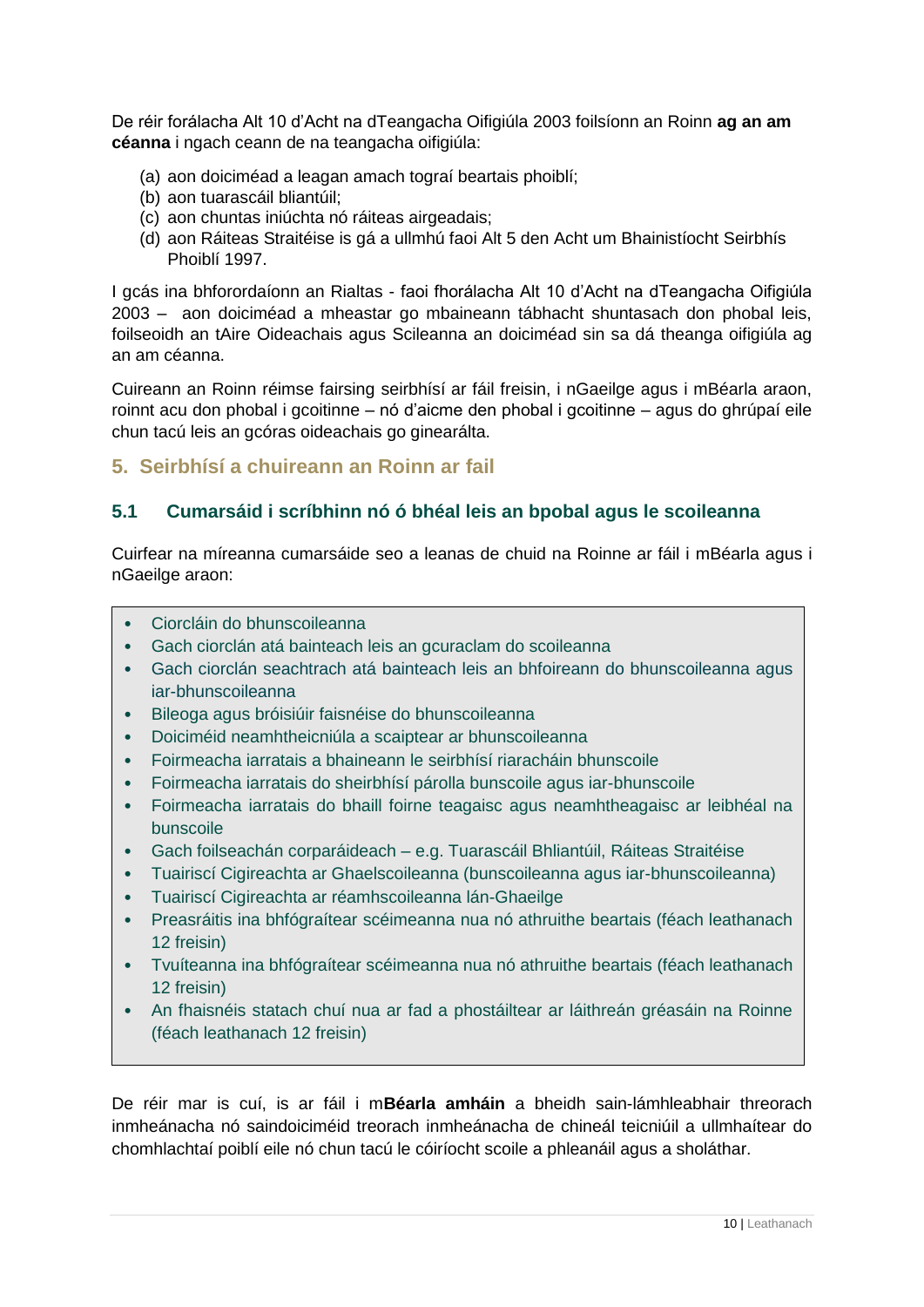Nuair is cuí leathnófar na gealltanais a rinneadh i dtaca le doiciméid bhunscoile a aistriú go dtí doiciméid iarbhunscoile den chineál céanna.

Cinnteoidh an Roinn go dtugtar an tosaíocht chéanna do na leaganacha Gaeilge agus Béarla araon, i gcásanna ina gcuirtear foirmeacha iarratais agus bileoga eolais ar fáil go leithleach i mBéarla agus i nGaeilge, agus go mbeidh sé chomh héasca céanna an leagan Gaeilge a fháil agus atá sé an leagan Béarla a fháil.

## <span id="page-10-0"></span>**5.2 Seirbhísí Párolla don Fhoireann Teagaisc agus don Fhoireann Neamhtheagaisc**

Eiseoidh Rannóg Párolla na Roinne duillíní pá, agus comhfhreagras eile i nGaeilge d'íocaithe ar na párollaí seo a leanas arna iarraidh sin;

- 1: Párolla Múinteoirí Bunscoile,
- 2: Párolla Múinteoirí Iarbhunscoile,
- 3: Párolla na Foirne Neamhtheagaisc,
- 4: Párolla na bPinsinéirí.

Nuair a chuirtear ceapachán nua ar phárolla na bhfoirne reatha teagaisc agus neamhtheagaisc, tugtar an deis dóibh siúd atá nuacheaptha comhfhreagras i nGaeilge a iarraidh.

#### <span id="page-10-1"></span>**5.3 Comhfhreagras, logainmneacha agus oibleagáidí comhlíonta eile**

Faoi fhorálacha na Cairte do Chustaiméirí agus an Phlean Gníomhaíochta ón Roinn, leanfaidh an Roinn le freagra i nGaeilge a thabhairt ar an gcomhfhreagras scríofa ar fad a fhaightear i nGaeilge. Ina theannta sin, tabharfaidh ball foirne sa Roinn atá in ann déileáil le ceisteanna i nGaeilge freagra ar ghlaonna teileafóin laistigh de lá oibre amháin.

Meabhrófar don fhoireann go gcaithfear logainmneacha oifigiúla Gaeltachta a úsáid faoi mar atá dearbhaithe ag an Aire Cultúir, Oidhreachta agus Gaeltachta, agus comhfhreagras á eisiúint.

#### <span id="page-10-2"></span>**6. Na Meáin – Preasráitis**

#### <span id="page-10-3"></span>**6.1 Preasráitis**

1

Leanfaimid de leaganacha Gaeilge a eisiúint de phreasráitis ina bhfógraítear scéimeanna nua nó athruithe ar bheartas.<sup>1</sup>

#### <span id="page-10-4"></span>**6.2 Na Meáin Shóisialta**

Úsáidtear na meáin shóisialta mar uirlis chun trácht a tharchur chuig preasráitis ábhartha, chuig leathanaigh ar an láithreán gréasáin agus chuig nithe eile den sórt sin, i gcás go bhfuil faisnéis níos mine ar fáil sa dá theanga oifigiúla, nuair is cuí. Seolfar tvuíteanna ina bhfógraítear scéimeanna nua nó athruithe beartais amach go comhuaineach i mBéarla agus i nGaeilge.

<sup>&</sup>lt;sup>1</sup> Tabhair faoi deara gurb amhlaidh, de bharr na spriocdhátaí a bhíonn i gceist, nach féidir a ráthú go bhfoilseofar preasráitis Ghaeilge go comhuaineach lena leagan Béarla.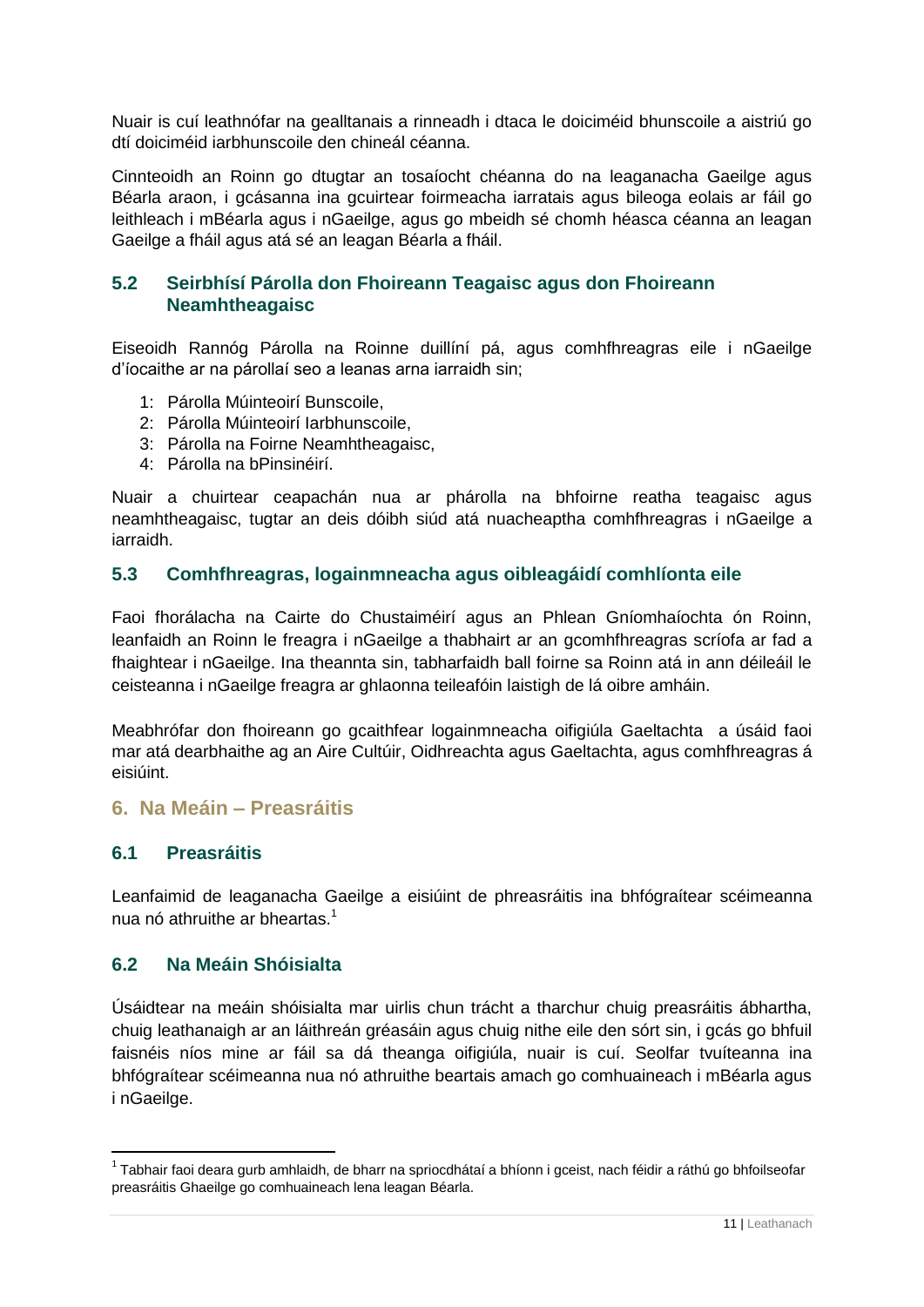## <span id="page-11-0"></span>**7. Teicneolaíocht na Faisnéise**

## <span id="page-11-1"></span>**7.1 Láithreán Gréasáin**

Cinnteoidh an Roinn go mbeidh gach leathanach iomchuí ar phríomhchuid an láithreáin gréasáin [www.education.ie](https://www.education.ie/ga/) sa dá theanga; ní gá go n-aireofaí air sin doiciméid nó láithreáin gréasáin atá nasctha leis na leathanaigh sin $^2$ . (I gcásanna áirithe níl sé cuí leathanach Gaeilge a sholáthar, mar shampla i gcás óráidí, preasráitis, nó scéimeanna atá dírithe ar ghrúpaí custaiméirí ar leith, an Scéim do Chúntóirí Béarla, an Scéim do Chúntóir i dTeanga Iasachta, eolas treorach teicniúil le haghaidh gairmithe tógála). I gcásanna ina gcuirtear bileoga eolais, bróisiúir, foilseacháin chorparáideacha, foirmeacha iarratais agus ciorcláin ar fáil i nGaeilge ag an am céanna, cuirfear ar fáil iad ar láithreán gréasáin na Roinne. I gcásanna nuair nach bhfuil an dá leagan ar fáil ag an am céanna, foilseofar an dá leagan a luaithe a bheidh siad ar fáil.

Cuirfear aon inneachar statach ar fáil ar aon láithreán gréasáin phoiblí nua a d'fhéadfaí a thabhairt isteach le linn thréimhse na scéime go dátheangach.

Is éard is ciall le 'hinneachar statach', de réir na Roinne, na heilimintí seo a leanas den láithreán gréasáin:

- •Eilimintí creata an leathanaigh baile
- •Eilimintí creata na leathanach lamairne
- •Teidil ar chriosanna
- •Brandáil an Láithreáin Ghréasáin

Beidh feidhm ag an ngealltanas maidir le láithreáin ghréasáin agus inneachar atá faoi bhainistíocht dhíreach na Roinne – ní ghealltar amhlaidh i gcás láithreán atá faoi bhainistíocht ag gníomhaireachtaí atá faoi choimirce na Roinne nó i gcás láithreáin a mhaoiníonn an Roinn go hiomlán nó go páirteach.

## <span id="page-11-2"></span>**7.2 Teicneolaíocht Faisnéise – Córais T.F.**

Thar thréimhse an tríú scéim, forbraíodh roinnt córas TF a bhfuil lánfheidhmiúlacht dhátheangach acu agus feabhsaíodh arís eile seirbhísí a bhí ann cheana. Áirítear leo sin:

- IMIS (Córas Faisnéise faoi Bhainistiú na Cigireachta)
- Achomhairc i leith Deontas Mac Léinn
- Achomhairc i leith Iompar Daltaí
- An Córas Éileamh ar Líne

**.** 

Tá an Roinn tiomanta dá chinntiú go mbeidh feidhmiúlacht/inniúlacht dhátheangach ag gach córas idirghníomhach nua TF, a mhéid go bhféadfaidh scoileanna ceachtar teanga oifigiúil a úsáid agus tuairisceáin á ndéanamh acu chuig an Roinn. Tá sé de rogha ag scoileanna cheana féin ESINET – córas ionchuir shonraí ar líne na Roinne – a rochtain i mBéarla nó i

<sup>&</sup>lt;sup>2</sup>l gcásanna áirithe níl sé cuí leathanach Gaeilge a sholáthar, mar shampla i gcás óráidí, preasráiteas, nó scéimeanna atá dírithe ar ghrúpaí custaiméirí ar leith, an Scéim do Chúntóirí Béarla, an Scéim do Chúntóir i dTeanga Iasachta, eolas treorach teicniúil le haghaidh gairmithe tógála.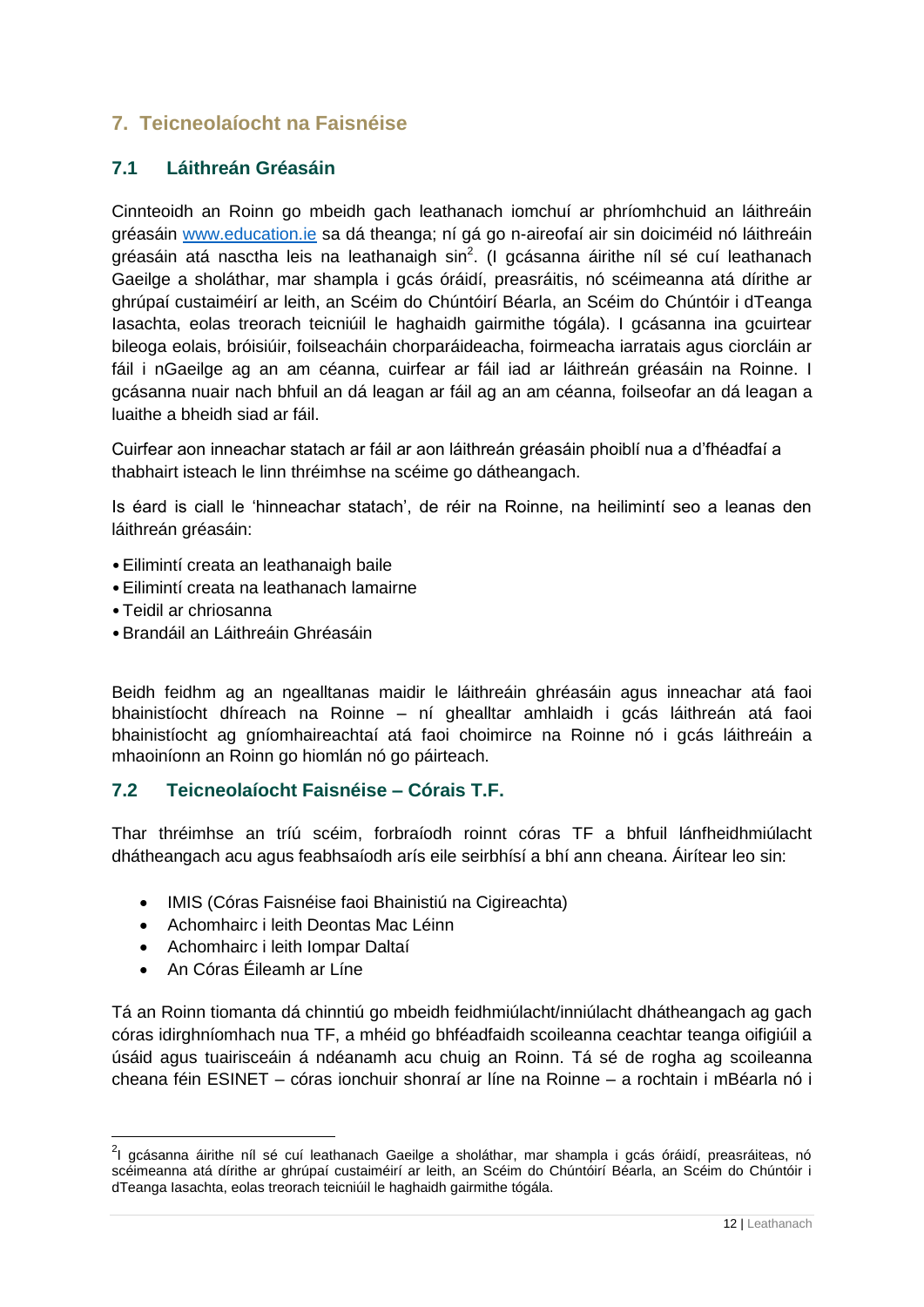nGaeilge agus sonraí, lena n-áirítear tuairisceáin a bhaineann le himlonnú acmhainní teagaisc, á gcur isteach acu chuig an Roinn.

Maidir le haon chórais idirghníomhacha nua a thabharfar isteach le linn théarma na scéime, tabharfar iad isteach go comhuaineach i nGaeilge agus i mBéarla araon.

De réir an ghealltanais a tugadh sna scéimeanna roimhe seo, leanfaidh an Roinn freisin lena chinntiú gurb amhlaidh, mar a bhainfidh ríomhchórais aonair atá ann cheana deireadh a saolré amach, go gcuirfear córais atá in ann an Ghaeilge a láimhseáil ina n-áit. Ar feadh thréimhse feidhme na scéime seo, cinnteofar, maidir le haon ainmneacha agus seoltaí de chuid daoine den phobal a soláthraíodh i nGaeilge, go n-ionchuirfear iad isteach in aon bhogearraí nua agus in aon ríomhchóras nua a fhorbróidh an Roinn nó a fhorbrófar thar a ceann.

## <span id="page-12-0"></span>**7.3 Cumarsáid leis an bpobal ar an teileafón**

I gcomhréir leis na gealltanais a tugadh sna scéimeanna roimhe seo, leanann an Roinn le huimhir theileafóin thiomnaithe a oibriú do cheisteanna i nGaeilge, is é sin, (01) 8896780. Tá an tseirbhís sin le bheith ar an gcéad phointe teagmhála Gaeilge do Ghaeilgeoirí. Leanfar leis an tseirbhís sin a sholáthar.

Leanann an Roinn le seirbhís freastalaí uathoibrithe a oibriú d'uimhreacha príomhoifige na Roinne i mBaile Átha Luain, i mBaile Átha Cliath agus i dTulach Mhór. Cumasaítear leis an gcóras sin do ghlaoiteoirí roghanna beannaithe a rochtain i nGaeilge. Toisc go mbíonn fáilteoirí/oibreoirí lasc-chláir ar an gcéad phointe teagmhála daonna leis an bpobal go minic, leanfaidh an Roinn lena chinntiú go ndéanfaidh gach fáilteoir/ball foirne lasc-chláir na nithe seo a leanas:

- •Ainm na Roinne a thabhairt i nGaeilge agus i mBéarla, agus
- •Go mbeidh ar a laghad na beannachtaí bunúsacha i nGaeilge ar a dtoil acu,

Tá socruithe i bhfeidhm chun a chinntiú gur féidir le hoibreoirí lasc-chláir agus le baill foirne eile sa Roinn custaiméirí a bhfuil ceisteanna i nGaeilge acu a tharchur chuig baill foirne atá i bhfeighil na líne teileafóin Gaeilge tiomnaithe. Tá seirbhís teileafóin duine le duine ar fáil trí Ghaeilge ón Rannóg Oideachais Múinteoirí, agus leanfaidh an tseirbhís sin le bheith ar fáil, faoi réir teacht a bheith ann ar phearsanra ábhartha.

## <span id="page-12-1"></span>**8. Seirbhísí Cigireachta**

## <span id="page-12-2"></span>**8.1 Cigireacht, Meastóireacht agus Dearbhú Cáilíochta**

Cuireann Cigireacht na Roinne obair meastóireachta agus chomhairleach i gcrích i raon suíomhanna oideachais. Áirítear leo sin bunscoileanna agus iar-bhunscoileanna aitheanta, ionaid oideachais ina dtairgtear an clár Ógtheagmhála, coláistí talmhaíochta agus, ó dheireadh na bliana 2015 amach, suíomhanna luathbhlianta atá páirteach sa chlár um Chúram agus Oideachas na Luath-Óige.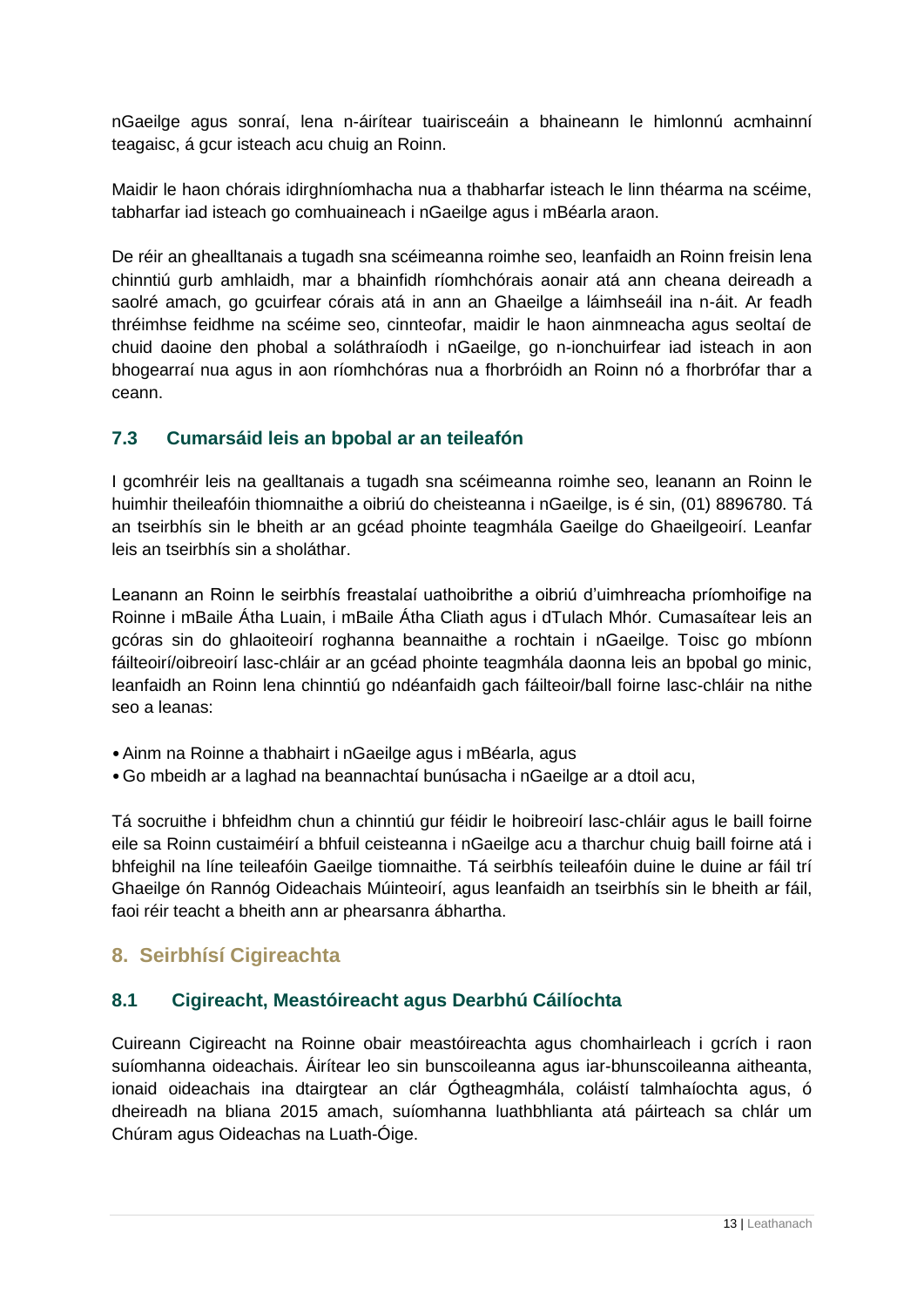Oibríonn an Chigireacht chun feabhas a chur ar cháilíocht na foghlama agus an teagaisc a fhaigheann leanaí agus daoine óga i suíomhanna luathbhlianta, i scoileanna, in ionaid oideachais agus i suíomhanna eile. Oibríonn sí freisin chun tacú le córas oideachais na hÉireann a fhorbairt. Déanann an Chigireacht an méid sin trí mheastóireacht, anailís, tacaíocht agus comhairle ar ardchaighdeán a chur ar fáil i dtaca leis an soláthar oideachais, go príomha ar leibhéal na luathbhlianta, ar leibhéal na bunscoile agus ar leibhéal na hiarbhunscoile. Tá ról tábhachtach ag an gCigireacht freisin maidir le rannchuidiú agus tacú le forbairt beartais.

## <span id="page-13-0"></span>**8.2 Seirbhísí Cigireachta trí Ghaeilge**

Soláthraíonn an Chigireacht seirbhís dhátheangach meastóireachta agus chomhairleach do shuíomhanna luathbhlianta atá páirteach sa chlár um Chúram agus Oideachas na Luath-Óige, do gach scoil aitheanta ar leibhéal na bunscoile, do gach bunscoil agus iar-bhunscoil sa Ghaeltacht agus do gach Gaelscoil. Cé go mbítear ag súil leis gurb í an Ghaeilge a bheidh sa teanga cumarsáide i scoileanna atá páirteach sa Scéim Aitheantais Scoileanna Gaeltachta agus i ngach Gaelscoil, is í an Ghaeilge an teanga cumarsáide a úsáidfidh an Chigireacht sna suíomhanna sin. Ar leibhéal na hiar-bhunscoile, soláthraíonn an Chigireacht seirbhís maidir le cigireacht a dhéanamh ar an nGaeilge. I gcás go mbeidh cumas ann, soláthróidh cigirí seirbhís trí Ghaeilge i ngach réimse ábhair d'iar-bhunscoileanna atá páirteach sa Scéim Aitheantais Scoileanna Gaeltachta agus do gach Gaelscoil. Úsáidtear Béarla le linn cigireacht a dhéanamh ar Bhéarla mar ábhar.

## <span id="page-13-1"></span>**8.3 Seirbhís Dhátheangach Cigireachta do Scoileanna**

Chun leanúint leis an soláthar seirbhíse dátheangaí cigireachta a fheabhsú, agus de réir mar is féidir laistigh de na hacmhainní atá ar fáil, déanfaidh an Roinn, tríd an tSeirbhís um Cheapacháin Phoiblí, cigirí a cheapadh ar leibhéal an ghráid earcaíochta. Is cigirí iad sin a fheabhsóidh an soláthar seirbhíse trí Ghaeilge arís eile. Leanfaidh an Roinn le hinniúlacht i nGaeilge a áireamh i measc na gcritéar a úsáidtear sna próisis roghnúcháin agus cheapacháin chuig an gCigireacht ar leibhéal an ghráid earcaíochta d'fhonn na nithe seo a leanas a dhéanamh:

- Cur leis an gcumas atá ag an gCigireacht seirbhís cigireachta a sholáthar trí **Ghaeilge**
- A cheangal go mbeadh leibhéal níos airde inniúlachta ann i nGaeilge le haghaidh imlonnú i limistéir Ghaeltachta agus úsáid na Gaeilge a chur chun cinn in aon teagmháil le Gaelscoileanna
- A chinntiú go mbeidh ardleibhéal eolais ar an ábhar ar an bpríomhthoisc go fóill agus cigirí á roghnú ar leibhéal na hiar-bhunscoile agus, ag an am céanna, buntáiste iomaíoch a thabhairt d'iarrthóirí ar féidir leo feidhmiú go hinniúil sa dá theanga oifigiúla.

Leanfaidh an Chigireacht le tacú leis an Roinn seirbhísí a sholáthar trí Ghaeilge do shuíomhanna luathbhlianta, do Ghaelscoileanna agus do scoileanna Gaeltachta. Leanfaidh sí le sainaithint a dhéanamh ar theagmhálaithe i measc cigirí iar-bhunscoile le haghaidh seirbhísí Gaeilge a sholáthar do Ghaelscoileanna agus do scoileanna Gaeltachta. Ina theannta sin, leanfaidh an Chigireacht le forbairt a dhéanamh ar an gcumas atá ag a baill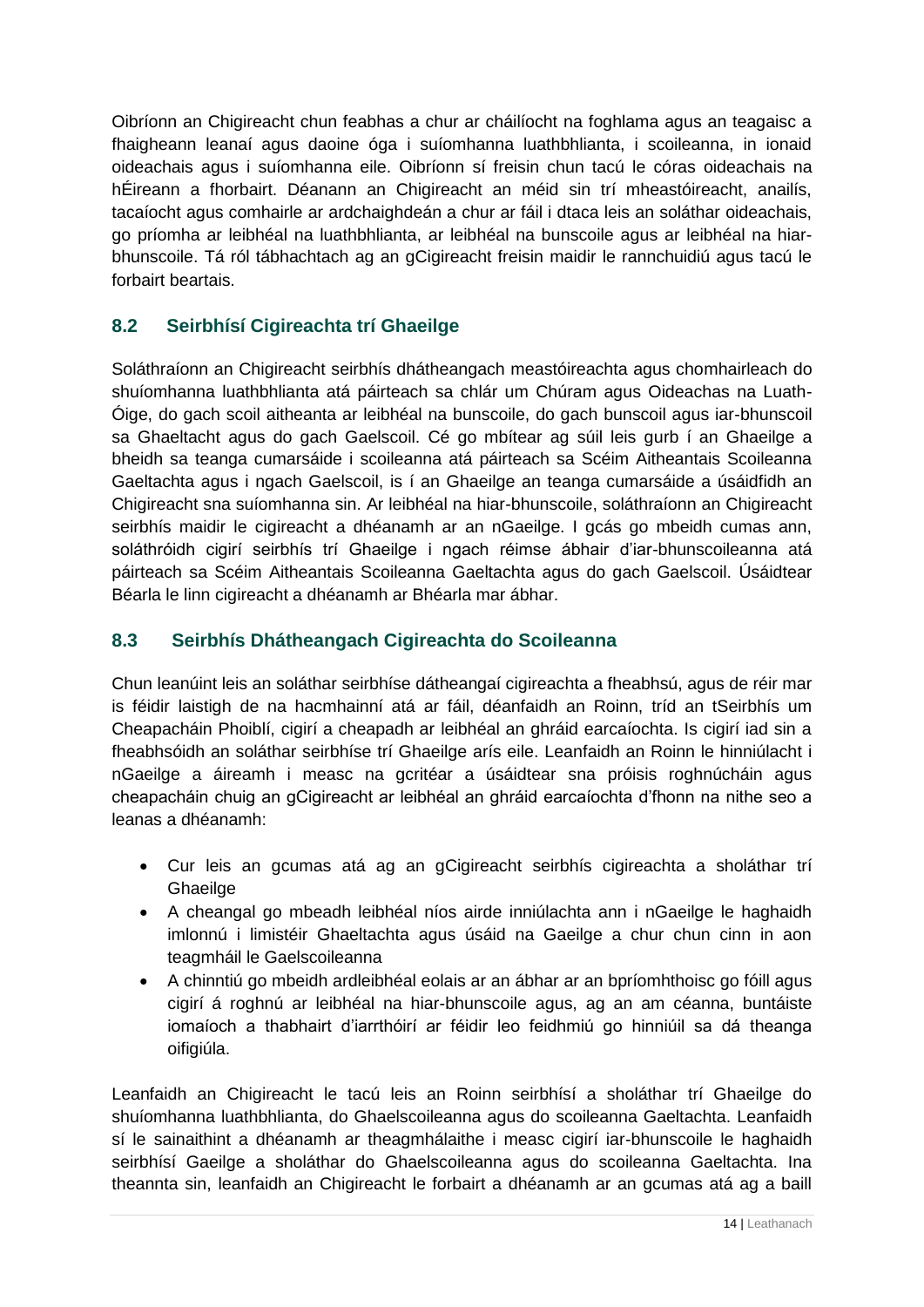foirne meastóireacht a dhéanamh ar bhunscoileanna agus iar-bhunscoileanna sa Ghaeltacht agus ar Ghaelscoileanna. Déanfaidh sí amhlaidh trína chinntiú go gcuirfear deiseanna cuí forbartha gairmiúla ar fáil ar bhonn rialta.

## <span id="page-14-0"></span>**8.4 Foilseacháin na Cigireachta**

Is i mBéarla a fhoilseofar tuairiscí a eascróidh as cigireachtaí i scoileanna Béarla. Is i nGaeilge agus i mBéarla araon go fóill a fhoilseofar tuairiscí ina bpléitear le teagasc na Gaeilge nó codanna de na tuairiscí sin. Leanfar le tuairiscí a eascróidh as cigireachtaí i nGaelscoileanna agus scoileanna Gaeltachta a fhoilsiú i nGaeilge agus foilseofar aistriúcháin ar na tuairiscí sin chun a chinntiú go mbeidh siad chomh hinrochtana agus is féidir. I gcás gach meastóireachta ón 1 Meán Fómhair 2010 amach, is i mBéarla agus i nGaeilge araon a foilsíodh tuairiscí ina dtagraítear don chigireacht ar Bhéarla sna scoileanna sin nó codanna de na tuairiscí sin, agus leanfar le déanamh amhlaidh. Leanfaidh an Chigireacht le feabhas a chur ar an tseirbhís dhátheangach cigireachta atá ar bun aici cheana agus ar an gcumas atá aici seirbhís cigireachta a sholáthar trí Ghaeilge i nGaelscoileanna, i scoileanna Gaeltachta agus i suíomhanna luathbhlianta. Is i nGaeilge a fhoilsítear tuairiscí cigireachta ar réamhscoileanna lán-Ghaeilge agus cuirtear aistriúchán Béarla orthu i gceangal leo lena n-úsáid ag tuismitheoirí agus ag daoine eile.

## <span id="page-14-1"></span>**8.5 An Chigireacht agus feabhas eile ar an soláthar seirbhísí Gaeilge**

Mar chuid dá clár Forbartha Gairmiúla Leanúnaí, leanann an Chigireacht le cur leis an gcumas atá ag a baill foirne seirbhísí cigireachta a sholáthar i nGaeilge. Le blianta beaga anuas, caitheadh idir 10 agus 20 faoin gcéad de bhuiséad Forbartha Gairmiúla Leanúnaí na Cigireachta ar chigirí a uasoiliúint i nGaeilge. D'fhreastail líon mór cigirí ar chúrsaí Gaeilge a bhfuil mar aidhm leo tacú le forbairt na hinniúlachta atá acu cumarsáid a dhéanamh i nGaeilge agus cigireachtaí a sheoladh trí Ghaeilge. Leanfar le déanamh amhlaidh ar feadh thréimhse feidhme na scéime seo agus ina diaidh. Is ar feadh tréimhsí éagsúla a mhaireann na cúrsaí Gaeilge a thairgtear do chigirí. Is cúrsaí lae iad roinnt díobh agus áirítear leo dianchúrsaí gramadaí. Is tumchúrsaí iad cúrsaí eile, a sholáthraítear thar thréimhse trí lá sa Ghaeltacht.

## **8.5.1 Cúrsa Cruinnis/Cúrsa Gaeilge**

Sa bhliain 2016, cinneadh go mbeadh ar gach cigire bunscoile an Cúrsa Cruinnis a dhéanamh chun líofacht agus cruinneas na gcigirí i nGaeilge a fheabhsú. Ón mbliain 2017 amach, soláthraítear clár foghlama cumaisc i nGaeilge do gach cigire bunscoile agus do na cigirí iar-bhunscoile agus luathbhlianta uile ar spéis leo. Díríodh ar Ghaeilge labhartha sa chlár foghlama cumaisc sna blianta 2017 agus 2018. D'fhreastail cigirí ar thrí sheisiún lae iomláin chun feabhas a chur ar an gcruinneas labhartha le linn na tréimhse sin. Sa bhliain 2019, cuireadh clár foghlama cumaisc i bhfeidhm inar díríodh ar thuairiscí cigireachta a scríobh trí mheán na Gaeilge. Chomh maith leis sin, tá rochtain ag cigirí ar sheimineár Forbartha Gairmiúla Leanúnaí ar Churaclam Teanga na Bunscoile. Is trí mheán na Gaeilge a sholáthraítear an seimineár.

## **8.5.2 Tumchúrsaí Gaeltachta**

Ón mbliain 2016 amach, soláthraítear an tumchúrsa Gaeltachta do chigirí nua-earcaithe sna trí earnáil uile, mar atá an earnáil luathbhlianta, an earnáil bunscoile agus an earnáil iarbhunscoile, a ghabh orthu féin obair meastóireachta a dhéanamh trí mheán na Gaeilge.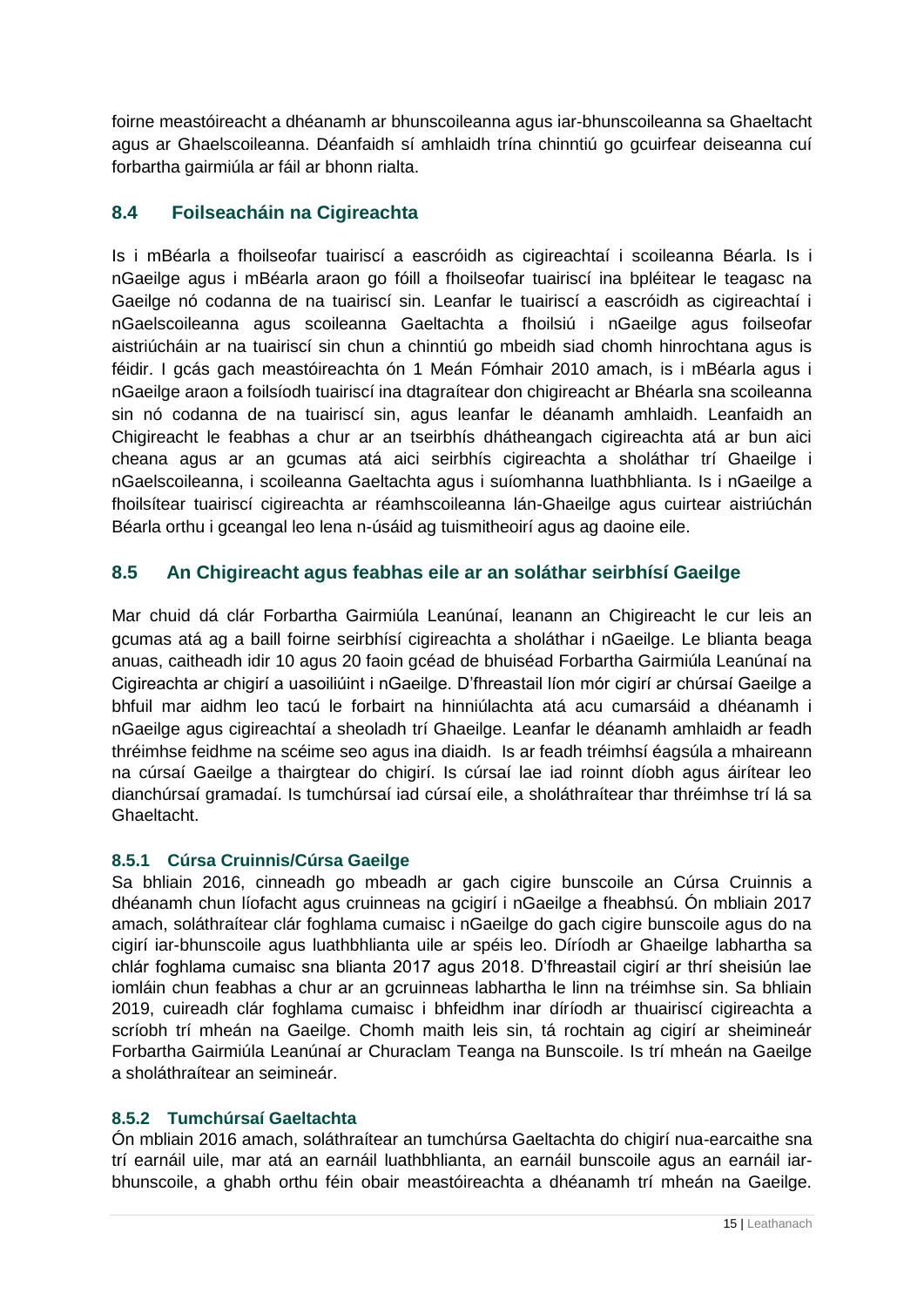Tugtar cuireadh do chomhghleacaithe ón gCigireacht Oideachais agus Oiliúna i dTuaisceart Éireann ar spéis leo freastal ar an tumchúrsa freisin.

#### **8.5.3 Oiliúint do mheastóirí Coláistí Gaeilge**

Déanann cigirí bunscoile agus iar-bhunscoile meastóireacht ar an soláthar i gColáistí Gaeilge ar bhonn bliantúil thar ceann na Roinne Cultúir, Oidhreachta agus Gaeltachta. Is iad seo a leanas cuspóirí na meastóireachtaí sin:

- faireachán a dhéanamh ar cháilíocht an teagaisc agus na foghlama sna cúrsaí Gaeilge
- faireachán a dhéanamh ar cháilíocht na n-eispéireas Gaeilge agus cultúrtha do dhaltaí
- tuairim a thabhairt ar an dóigh a ndéantar cúrsaí Gaeilge a bhainistiú, a eagrú agus a oibriú agus ar an dul chun cinn arna dhéanamh ag na coláistí Gaeilge ar mholtaí na gcigireachtaí roimhe a chur chun feidhme
- comhairle a thabhairt do phríomhoidí, do mhúinteoirí agus do choistí stiúrtha maidir le cáilíocht an oideachais a thugtar i gcúrsaí aonair arna soláthar ag coláistí Gaeilge.

Soláthraítear imeacht oiliúna gach bliain do na cigirí uile a dhéanann meastóireacht ar Choláistí Gaeilge.

#### **8.5.4 An Scéim Tacaíochta Teanga**

Sa bhliain 2016, bunaíodh an Scéim Tacaíochta Teanga chun tacú le cigirí nua-earcaithe inniúlacht i nGaeilge a fhorbairt agus chun láithreacht na Cigireachta i nGaelscoileanna agus scoileanna Gaeltachta a mhéadú.

Mar chuid den Scéim, tacaítear le cigirí nua-earcaithe sa chéad bhliain feabhas a chur ar a n-inniúlacht theangeolaíoch i nGaeilge ar roinnt bealaí difriúla:

- Bítear ag súil leis go nglacfaidh gach cigire bunscoile nua agus gach cigire iarbhunscoile ar Ghaeilge páirt sna cúrsaí Gaeilge a sholáthraítear sa Ghaeltacht nó sa Roinn faoi láthair. Tugtar cuireadh do chigirí rannpháirteacha luathbhlianta agus iarbhunscoile (i.e. na cigirí sin a chuir in iúl gur spéis leo obair trí Ghaeilge) páirt a ghlacadh sna cúrsaí sin.
- Ag brath ar acmhainní, féadfaidh cigirí rochtain a fháil i roinnt cásanna ar chúrsaí breise a mbeidh siad in ann cistiú de shuim éigin a fháil ina leith.
- Sanntar meantóir Gaeilge do na cigirí a ghlacann páirt sa scéim. Is trí Ghaeilge a dhéanfar an chumarsáid ionchais ar fad idir an meantóir agus an cigire atá ag fáil na meantóireachta.
- Caithfidh cigirí seachtain amháin ar a laghad ag leanúint cigire atá ag déanamh meastóireachtaí sa Ghaeilge. Ar an mbealach sin, beidh an cigire in ann seachtain a chaitheamh faoi thumadh na teanga agus beidh sé/sí in ann breathnú ar scoileanna agus teagmháil a dhéanamh leo trí Ghaeilge. Is féidir go mbeidh fonn ar an gcigire roinnt taithí a ghnóthú ar thuairiscí a scríobh i nGaeilge ach rannán amháin nó níos mó de thuairisc a scríobh i nGaeilge. Beifear ag súil leis go scríobhfaidh gach cigire bunscoile nua roinnt rannán de thuairisc i nGaeilge.

## <span id="page-15-0"></span>**9. An tAonad um Oideachas Gaeltachta**

## <span id="page-15-1"></span>**9.1 Seirbhísí an Aonaid um Oideachas Gaeltachta trí Ghaeilge**

Go luath sa bhliain 2017, bunaíodh an tAonad um Oideachas Gaeltachta sa Roinn Oideachais agus Scileanna chun maoirseacht a dhéanamh ar chur chun feidhme an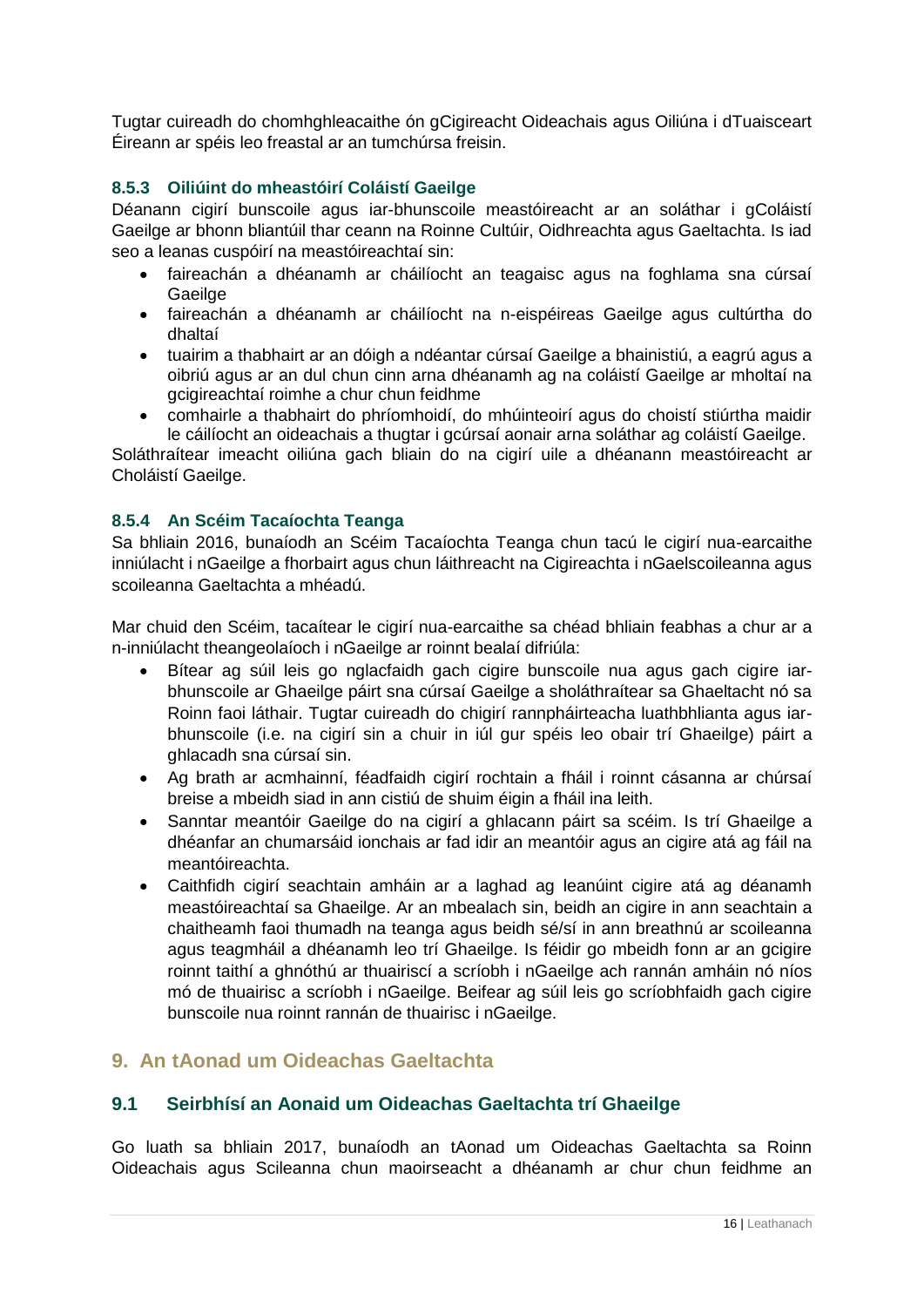*Pholasaí don Oideachas Gaeltachta 2017-2022* agus chun tacú leis an gcur chun feidhme sin. Tá an t-aonad comhdhéanta de bhaill foirne riaracháin agus de chigirí ar féidir leo seirbhís dhátheangach a sholáthar do scoileanna atá ag lorg aitheantais mar scoileanna Gaeltachta agus dá bpobail. Mar chuid den tseirbhís a sholáthraítear, soláthraítear treoracha, acmhainní spriocdhírithe agus cuairteanna comhairleacha na cigireachta ar bhunscoileanna agus iar-bhunscoileanna atá páirteach sa Scéim Aitheantais Scoileanna Gaeltachta. Tá ról tábhachtach ag an gComhairle um Oideachas Gaeltachta agus Gaelscolaíochta (COGG) freisin i dtacú le cur chun feidhme an Pholasaí don Oideachas Gaeltachta agus tacaíonn sí leis an Aonad um Oideachas Gaeltachta maidir le seirbhísí a sholáthar trí mheán na Gaeilge.

## <span id="page-16-0"></span>**9.2 Foilseacháin an Aonaid um Oideachas Gaeltachta**

Is i nGaeilge nó go dátheangach, de réir mar is cuí, a fhoilsítear foilseacháin an Aonaid um Oideachas Gaeltachta.

<span id="page-16-1"></span>**10. An tSeirbhís Náisiúnta Síceolaíochta Oideachais (NEPS)**

## <span id="page-16-2"></span>**10.1 Pearsanra NEPS**

Faoi láthair, tá ag NEPS 27 síceolaí oideachais atá inniúil i nGaeilge agus a sholáthraíonn seirbhísí gairmiúla i nGaeilge. Bheadh scoileanna i limistéir Ghaeltachta agus scoileanna Gaeltachta in áiteanna eile ar áireamh sna seirbhísí tacaíochta a sholáthraítear do mhúinteoirí, do thuismitheoirí agus d'fhoghlaimeoirí.

## <span id="page-16-3"></span>**10.2 Foilseacháin NEPS – Treoirlínte, Pacáistí Acmhainne do Scoileanna, Múinteoirí agus Tuismitheoirí**

Cuirtear Treoirlínte do Mhúinteoirí agus Pacáistí Acmhainne do Mhúinteoirí ar fáil i nGaeilge agus i mBéarla, ag leibhéal Bunscoile agus Iarbhunscoile, maidir le riachtanais oideachais speisialta, agus deacrachtaí iompair, mothúchánacha agus sóisialta.

Ina theannta sin, tá Treoirlínte ar fáil i nGaeilge agus i mBéarla chun cabhrú le Teagmhais Chriticiúla (e.g. bás de bharr breoiteachta, timpiste bhóthair nó féinmharú mic léinn, uaireanta). Tá litreacha samplacha agus seicliostaí i mBéarla agus i nGaeilge san áireamh sna Treoirlínte agus sna hÁbhair Acmhainne do Scoileanna a ghabhann leo.

Is ar fáil i mBéarla agus i nGaeilge araon atá Treoirlínte maidir le Folláine in Iarbhunscoileanna (le haghaidh meabhairshláinte a chur chun cinn agus féinmharú a chosc). Ullmhaíodh na Treoirlínte sin i gcomhar leis an Roinn Sláinte agus le Feidhmeannacht na Seirbhíse Sláinte (FSS).

Cuireann NEPS bileog eolais ar fáil do thuismitheoirí freisin, i nGaeilge agus i mBéarla.

Níl trialacha diagnóiseacha agus trialacha cumais chognaíoch ar fáil i nGaeilge i láthair na huaire. Is féidir go roghnóidh síceolaí de chuid NEPS úsáid a bhaint as trialacha cognaíochta ar chumas neamhbhriathartha i gcás leanaí nach bhfuil Béarla mar mháthairtheanga dóibh.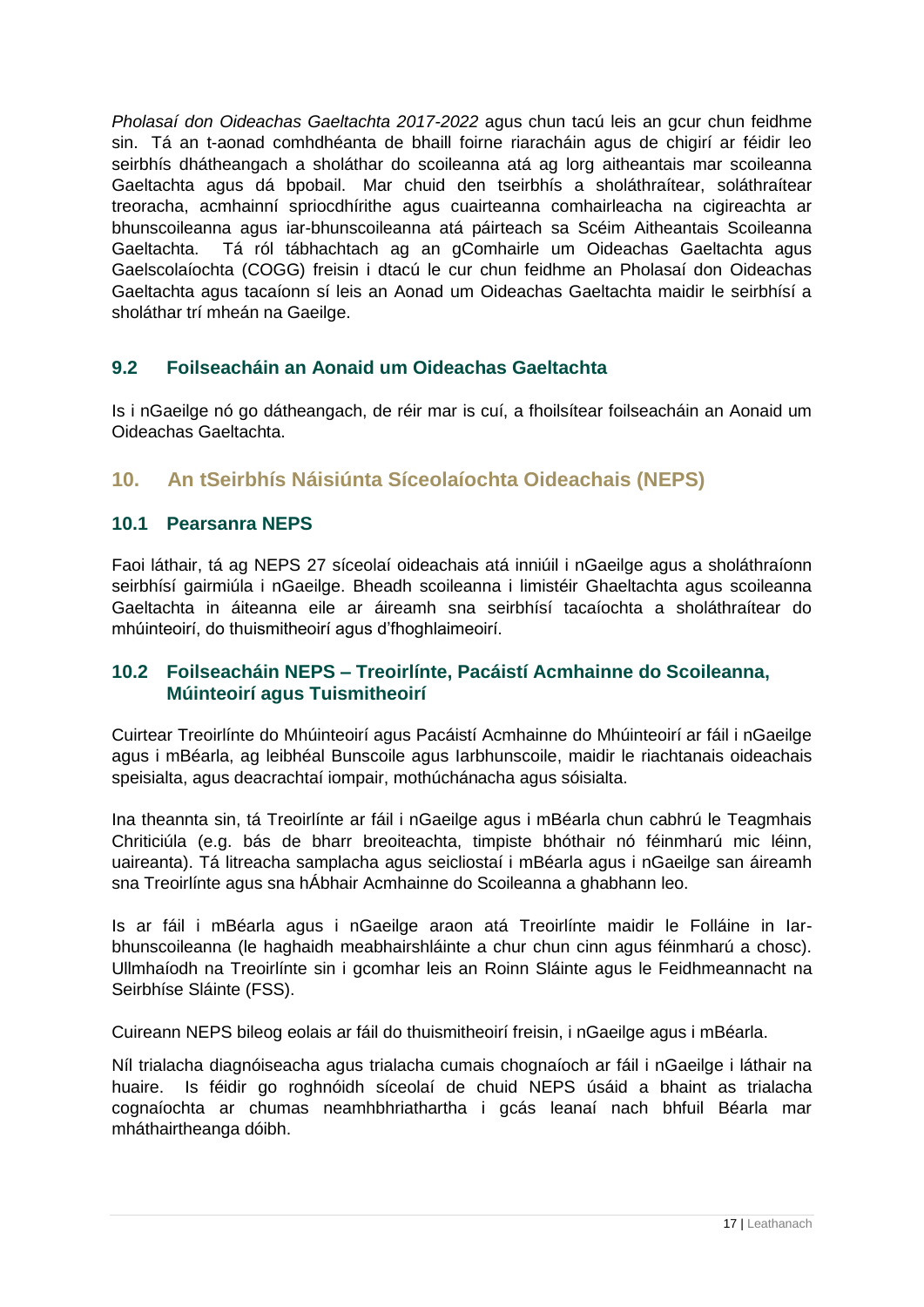Cuirfear ar fáil i nGaeilge agus i mBéarla, de réir mar is cuí, foirmeacha iarratais a bhaineann le hiarrataí áirithe acmhainní (i.e. bíodh siad tosaithe ag tuismitheoir nó ag scoil). Ón mbliain 2017 amach, rinne NEPS, i gcomhar le COGG, oiliúint a fhorbairt agus a chur i bhfeidhm do gach bunscoil Gaeltachta agus Gaelscoil san acmhainn litearthachta Gaeilge ar fhorbair NEPS í le déanaí, is é sin: **Cur Chuige Cothromaithe i Leith na Litearthachta i mBunranganna na Bunscoile**. Tá níos mó i gceist leis an acmhainn ná aistriúchán ar acmhainn Béarla a bhí ann roimhe sin. Is acmhainn í atá curtha in oiriúint go hiomlán do litearthacht a theagasc sa Ghaeilge agus cuirtear díriú ar na leanaí sin a fhaigheann a noideachas trí mheán na Gaeilge. Is féidir le múinteoirí ranga úsáid a bhaint as an acmhainn agus is féidir go mbeidh sí ina cabhair do scoileanna ar mhaith leo caighdeáin léitheoireachta a fheabhsú ar bhealach córasach.

## <span id="page-17-0"></span>**10.3 Soláthar na Seirbhíse NEPS ag an leibhéal idir-rannach agus idirghníomhaireachta**

Déanann NEPS teagmháil le comhlachtaí poiblí éagsúla eile freisin, amhail an Chomhairle Náisiúnta Curaclaim agus Measúnachta (CNCM), an Chomhairle um Oideachas Gaeltachta agus Gaelscolaíochta (COGG), Coimisiún na Scrúduithe Stáit (SEC) agus an tIonad Taighde Oideachais (ERC). Pléann siad nithe amhail oiliúint foirne NEPS; saincheisteanna imní ar NEPS sa churaclam d'oideachas sóisialta, pearsanta agus sláinte agus forbairtí gaolmhara curaclaim; measúnacht ar ghnóthachtáil uimhearthachta agus litearthachta; teagmhais chriticiúla le linn scrúduithe, agus nithe gaolmhara. Nuair is cuí nó nuair is gá, déanann NEPS socruithe chun go mbeidh ball d'fhoireann ghairmiúil na seirbhíse in ann páirt a ghlacadh sa soláthar seirbhísí tacaíochta sa dá theanga oifigiúla.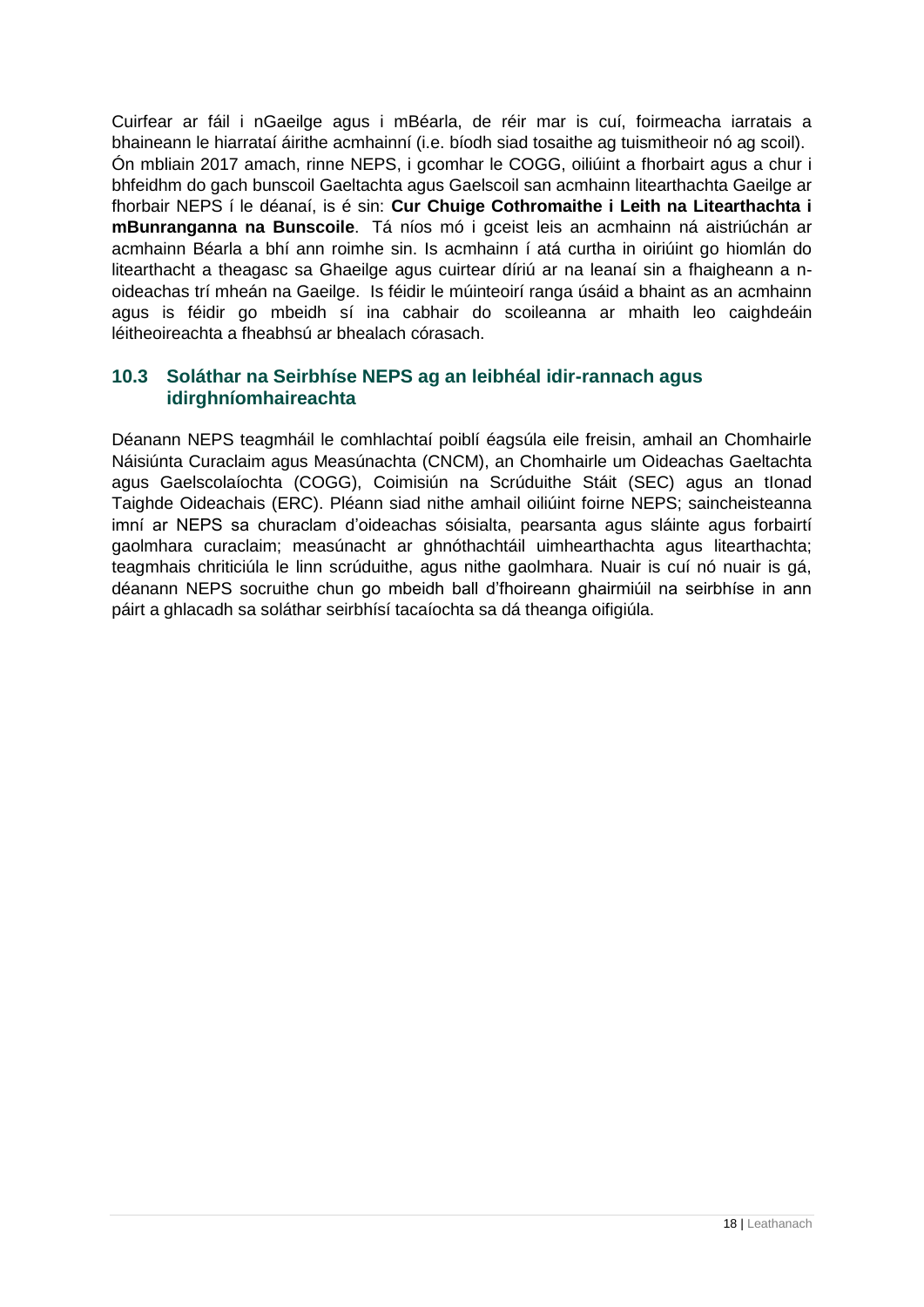## <span id="page-18-0"></span>**Caibidil 4: Feabhas a Chur ar Chumas Gaeilge na Roinne**

## <span id="page-18-1"></span>**1. Earcaíocht**

Baill foirne a bhfuil an leibhéal cuí inniúlachta sa Ghaeilge acu a earcú i ngach réimse oibre sa Roinn an príomhbhealach chun an fháil ar sheirbhísí i nGaeilge a uasmhéadú. Féachfaidh ár mbeartas earcaíochta, atá faoi réir ag an gcreat náisiúnta comhaontaithe de nósanna imeachta, leis an ngá le feabhas a chur ar an gcumas Gaeilge ar bhonn céimnitheach.

Cuirtear pacáiste ionduchtúcháin, ina mbeidh cóip dár scéim chomhaontaithe, ar fáil do gach ball foirne chun a chinntiú go mbeidh siad ar an eolas faoinár ngealltanais faoin reachtaíocht.

## <span id="page-18-2"></span>**2. Oiliúint agus Forbairt**

Cuireann Aonad Oiliúna agus Forbartha Foirne (STDU) na Roinne deiseanna oiliúna agus forbartha ar fáil, lena n-áirítear oiliúint i nGaeilge, don fhoireann go léir, le súil agus riachtanais ghnó a chomhlíonadh. Éascaíonn STDU do bhaill foirne a n-inniúlacht sa Ghaeilge a fhorbairt, agus i gcásanna ina bhfuil sí mar chuid dá bhfeidhmeanna oifigiúla, cuirtear rochtain ar oiliúint sa Ghaeilge ar fáil trí chúrsaí oiliúna Gaeilge atá creidiúnaithe go cuí. Cuirtear an fhoireann go léir ar an eolas faoi áiseanna/deiseanna chun a n-inniúlacht sa Ghaeilge a fheabhsú.

## <span id="page-18-3"></span>**3. Inniúlacht i nGaeilge**

Agus aird á tabhairt aici ar an mbeartas Rialtais le haghaidh feabhas a chur ar an soláthar seirbhísí i nGaeilge sa bhliain 2016, shainaithin an Roinn na rannóga líne ina raibh sé riachtanach seirbhísí a sholáthar trí Ghaeilge. D'fhostaigh an Roinn baill foirne atá inniúil i nGaeilge chun acmhainn a sholáthar do na rannóga sin. Ghnóthaigh sealbhóirí na bpost lena mbaineann caighdeáin chreidiúnaithe sa Ghaeilge, rud a chuireann ar a gcumas a ndualgais oifigiúla a chomhlíonadh trí Ghaeilge nuair is gá.

Ar leibhéal na bunscoile, earcaítear cigirí ag a bhfuil saineolas ar Ghaeilge agus inniúlacht inti agus leanfar leis an mbeartas sin. Ar leibhéal na hiar-bhunscoile, is speisialtóirí ábhair iad na cigirí. Oibríonn na speisialtóirí sin i scoileanna Béarla agus i nGaelscoileanna. I láthair na huaire, níl go leor cigirí iar-bhunscoile ann a bhfuil an inniúlacht acu na seirbhísí cigireachta uile a sholáthar in iar-bhunscoileanna lán-Ghaeilge. Tá iarrachtaí á ndéanamh na bearnaí sin a dhúnadh trí earcaíocht agus trí uasoiliúint inmheánach.

I gcás gurb amhlaidh sa todhchaí nach bhfuil go leor ball foirne gairmiúil ann chun seirbhísí a sholáthar do scoileanna i limistéir Ghaeltachta nó do Ghaelscoileanna, tabharfar faoi fheachtas earcaíochta chun baill foirne ghairmiúla a bhfuil inniúlacht i nGaeilge acu a fhostú tríd an tSeirbhís um Cheapacháin Phoiblí. Beidh feidhm aige sin i gcás go mbeidh inniúlacht in easnamh i measc na mball foirne ar leibhéal riaracháin.

Chuir an Roinn ceistneoir le chéile. Iarrtar ar bhaill foirne nua é a chomhlánú i dtaca lena ninniúlacht i nGaeilge.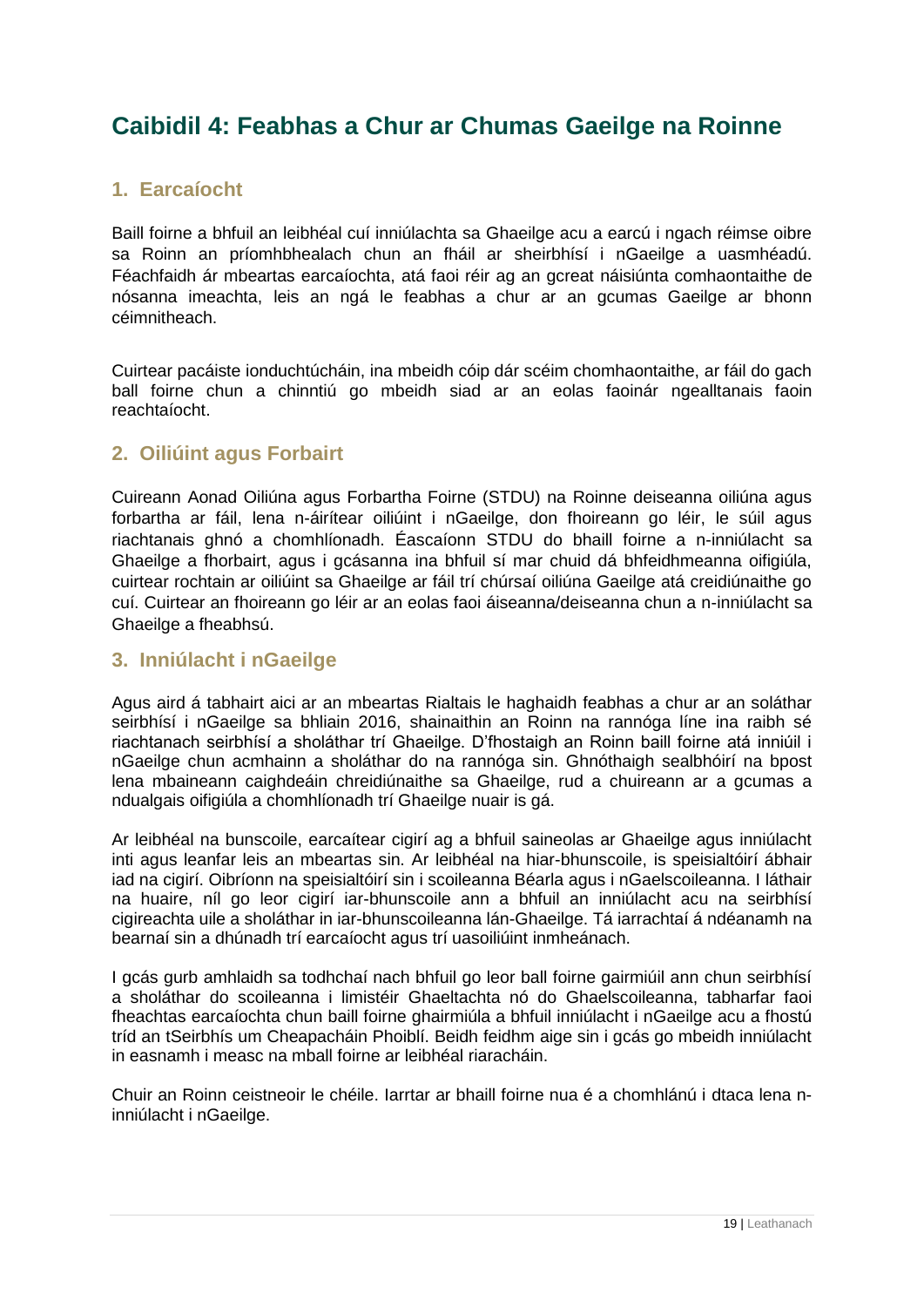## <span id="page-19-0"></span>**4. Seirbhís Aistriúcháin Ghaeilge**

Ag féachaint do rialacha maidir le beartais um sholáthar an Rialtais agus an AE, chuir an Roinn Creat-Chomhaontú i bhfeidhm i dtaca le soláthar seirbhísí aistriúcháin. Cuimsíonn an córas 15 Ball Chreata a dtairgtear obair aistriúcháin dóibh trí chóras rothlaithe uathoibríoch.

Soláthraíonn an tseirbhís seirbhísí aistriúcháin Gaeilge go Béarla agus Béarla go Gaeilge. Cinntíonn sí comhsheasmhacht i gcur chuige seirbhísí aistriúcháin a aimsiú. Ní mór don fhoireann faisnéis íogair phearsanta in ábhar atá á aistriú acu a chur in eagar; Ceanglaítear ar Bhaill Chreata dianchaighdeáin rúndachta a choimhéad. Ceanglaítear ar Bhaill Chreata freisin caighdeáin rialaithe cáilíochta a choimhéad, maidir le profáil, agus téarmaíocht chomhsheasmhach chuí a úsáid, go háirithe i gcás doiciméid ina n-úsáidtear na téarmaí teicniúla céanna go forleathan m.sh. ciorcláin, tuairiscí cigireachta scoile, tuairiscí síceolaíochta. Caithfear an Caighdeán Oifigiúil a úsáid in aistriúcháin, mura sonraítear a mhalairt. In amanna d'fhéadfadh gá a bheith le téarmaíocht shimplithe, nó teanga choiteann, ag brath ar an spriocphobal. Chuir an tseirbhís aistriúcháin go mór le cumas na foirne tabhairt faoi obair leis an fhoirmiúlacht chuí, ag brath ar cé acu atá an comhfhreagras le tuismitheoirí, foghlaimeoirí nó gairmithe oideachais.

Leanfaidh an Roinn de chinntiú go mbíonn socruithe i bhfeidhm ionas gur féidir leis an bhfoireann seirbhís aistriúcháin go Gaeilge a fháil nuair is gá. Cuirfear treoir agus comhairle chun dáta ar an bhfoireann i rith an ama faoi na nósanna agus na cleachtais atá le cur i bhfeidhm agus na seirbhísí seo á bhfostú, de réir mar is gá.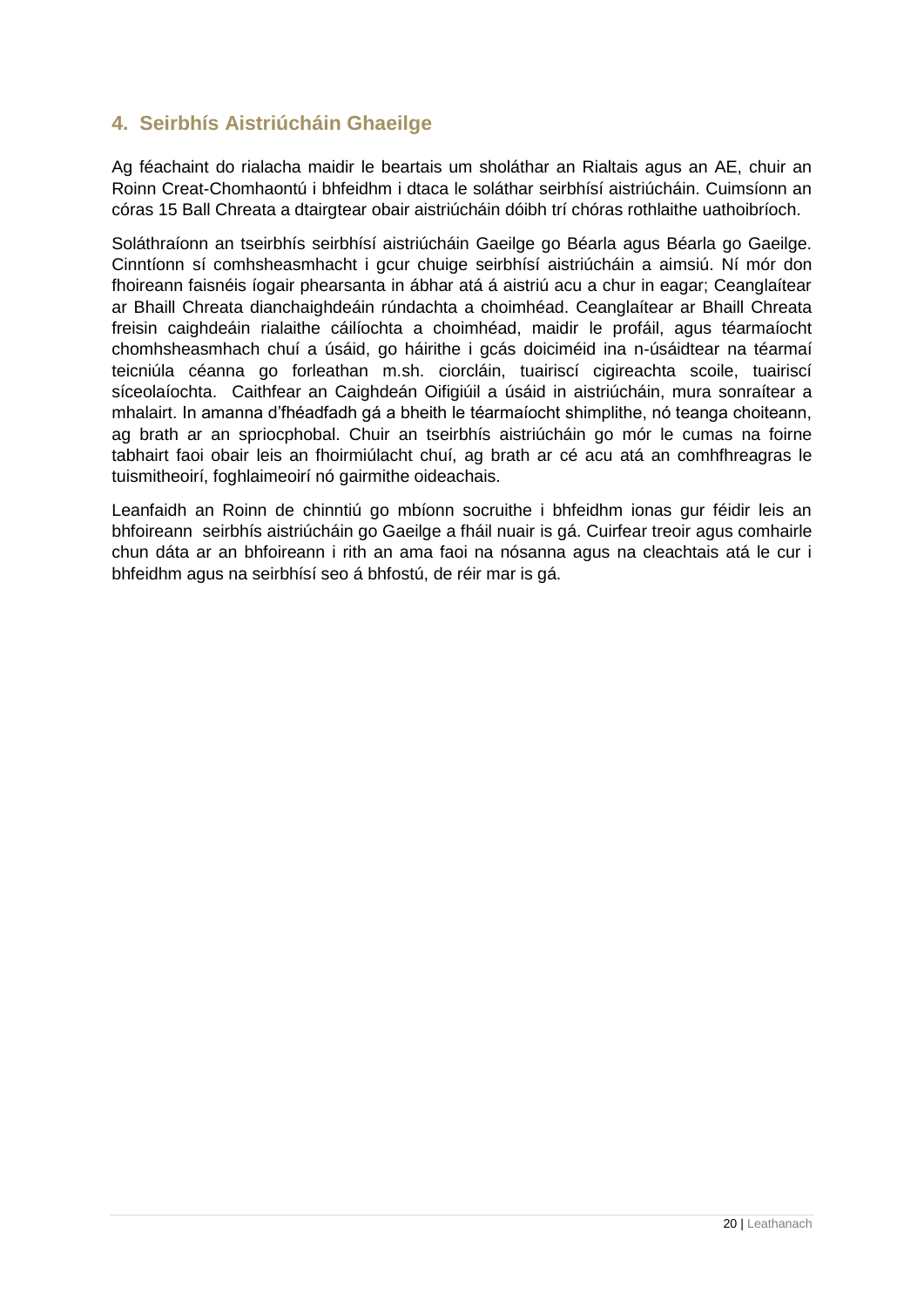## <span id="page-20-0"></span>**Caibidil 5: Faireachán agus Athbhreithniú**

Tá sé mar fhreagracht ar an lucht bainistíochta laistigh de rannóga líne maoirseacht a dhéanamh ar chur chun feidhme na ngealltanas a bhaineann lena rannóg féin. Déanfaidh an Rannóg Seirbhísí Corparáideacha faireachán agus measúnú leanúnach ar chur chun feidhme na scéime.

Cuirtear an Bord Bainistíochta ar an eolas faoi aon nithe éiritheacha a bhaineann leis an scéim teanga. Déantar amhlaidh trí thuairisc sheachtainiúil. Tagann Líonra Acht na dTeangacha Oifigiúla le chéile ar bhonn ráithiúil chun a chinntiú go bhfuiltear ag comhlíonadh na ngealltanas a tugadh laistigh den scéim. Tríd an líonra sin, tacaítear le rannóga líne agus is féidir aon dúshláin a thagann aníos a phlé agus a chur in iúl do Bhord Bainistíochta na Roinne de réir mar is gá. Tá sé ar intinn ag an Roinn an modh faireacháin sin a choinneáil i bhfeidhm ar feadh thréimhse feidhme na scéime nua.

Déanfar faireachán ar an éileamh ar sheirbhísí teileafóin Gaeilge trí anailís a dhéanamh ar shonraí teileafóin i dtaca le líne thiomnaithe Ghaeilge na Roinne ag 01 889 6980.

Breithneoidh an Roinn aon bheart breise is gá chun an tseirbhís a fheabhsú, i bhfianaise an éilimh ar an tseirbhís, na n-acmhainní atá ar fáil agus torthaí na dtuarascálacha ar dhul chun cinn.

Beifear ag súil go gcuirfidh gach Rannóg den Roinn aon fhreagracht a d'fhéadfadh a bheith uirthi faoi Acht na dTeangacha Oifigiúla agus faoi Scéim Ghaeilge na Roinne san áireamh ina phlean gnó bliantúil.

Ina theannta sin, cuirfear baill foirne ar an eolas i rith an ama faoina bhfreagrachtaí maidir le hAcht na dTeangacha Oifigiúla 2003. Tá miontreoracha ar fáil dóibh siúd a mbeadh orthu bearta áirithe a chur i bhfeidhm i dtaca leis an nGaeilge.

Cuirfear baill foirne ar an eolas faoina bhfreagrachtaí faoin scéim ar bhealaí éagsúla, lena náirítear tríothu seo a leanas:

- Fógraí oifige
- Cairt Cháilíochta do Chustaiméirí agus Plean Ghníomhaíochta um Sheirbhís do Chustaiméirí na Roinne
- Cuirfear ar áireamh in oiliúint induchtúcháin agus in oiliúint maidir le seirbhís do chustaiméirí gealltanais na Roinne maidir leis an nGaeilge.